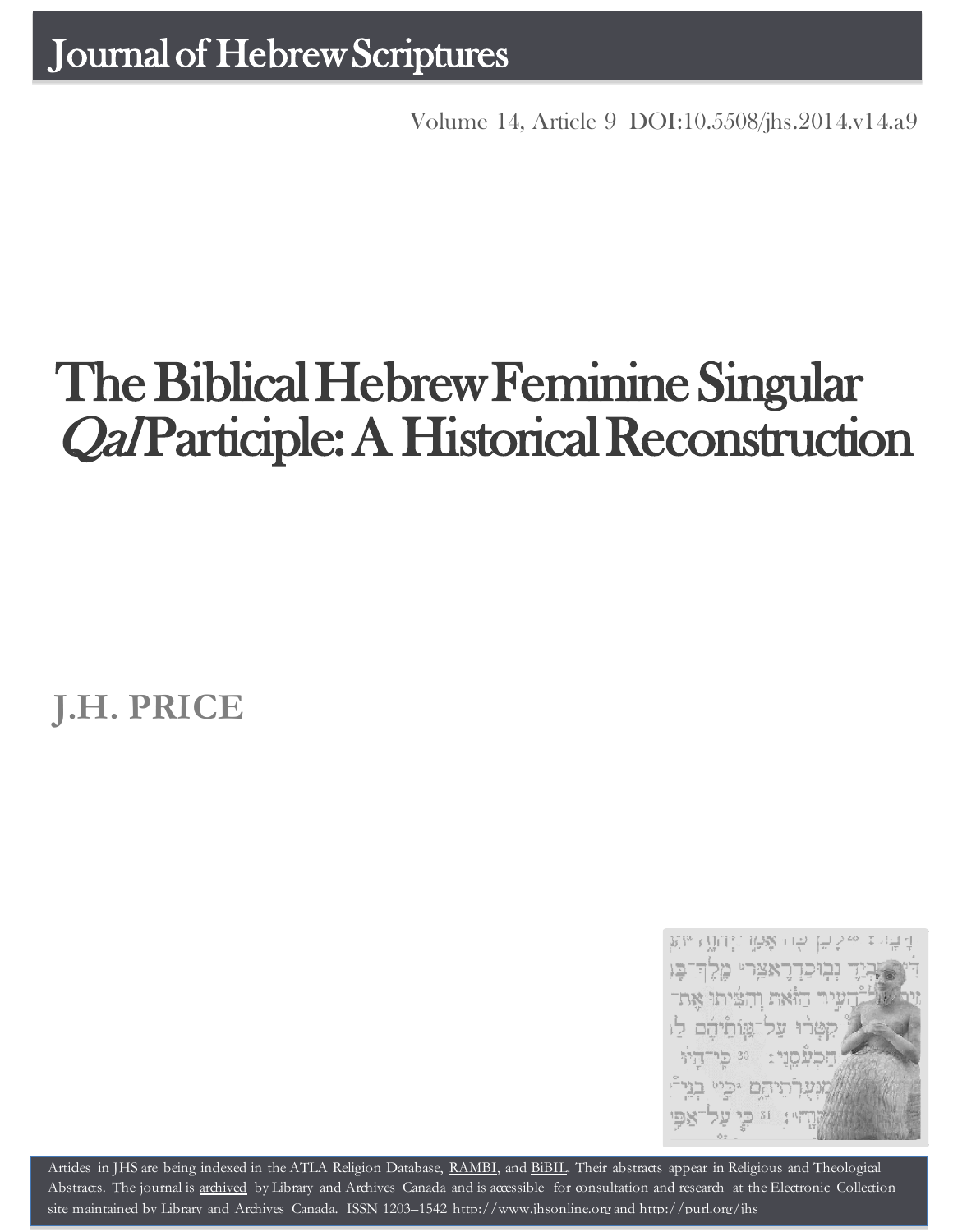# **THE BIBLICAL HEBREW FEMININE SINGULAR QAL PARTICIPLE: A HISTORICAL RECONSTRUCTION**

## J.H. PRICE

### OHIO STATE UNIVERSITY

The Biblical Hebrew participle exhibits both nominal and verbal characteristics, and so it is not surprising that the participle, as a whole, has a wide range of use often determined by syntax.<sup>1</sup> The use of the Hebrew participle never appeared to be fully static, as it shifted in important ways from Biblical Hebrew to Mishnaic Hebrew, and finally into Modern Hebrew.<sup>2</sup> The usages and development of the participle are made possible by its dual characteristics.

This article argues for a similar phenomenon regarding the form of the feminine singular (hereafter fs) *Qal* active participle. The fs *Qal* active participle (hereafter ptc) presents a peculiar paradigmatic scheme, exhibiting six morphological features in four syntactic environments: an absolute form terminating in both -â and *-elet*/*alat* (rarely *-t*); an *-elet*/*-alat* ending in construct form; a suffixed form terminating in  $-C_3t$ ; and the appearance of a (for etymological *i*) between  $C_2$  and  $C_3$  with the addition of a suffix. Thus the following six forms appear in Biblical Hebrew (hereafter BH): qōṭəlâ, qōṭēlâ, qōṭālet, qōṭelet, qōṭalt-, and the rare qōṭalt. This variegated combination raises questions concerning the genesis of

<sup>1</sup> Cf. B.K. Waltke and M. O'Connor, *An Introduction to Biblical Hebrew Syntax* (Winona Lake, Ind.: Eisenbrauns, 1990), §37.

<sup>2</sup> See, e.g., A. Gordon, "The Development of the Participle in Biblical, Mishnaic, and Modern Hebrew," *Afroasiatic Linguistics* 8/3 (1982), 1–59; J. W. Dyk, Participles in Context: A Computer-Assisted Study of Old Testament *Hebrew* (Amsterdam: VU University Press, 1994); T. Muraoka, "The Participle in Qumran Hebrew with Special Reference to Its Periphrastic Use," in T. Muraoka and J.F. Elwolde (eds.), *Sirach, Scrolls, and Sages: Proceedings of a Second International Symposium on the Hebrew of the Dead Sea Scrolls, Ben Sira, and the Mishnah, Held at Leiden University, 15*–*17 December 1997* (Leiden: Brill, 1999), 188–204; M.S. Smith, "Grammatically Speaking: The Participle as a Main Verb of Clauses (Predicative Participle) in Direct Discourse and Narrative in Pre-Mishnaic Hebrew," in Muraoka and Elwolde (eds.), *Sirach, Scrolls, and Sages*, 278–332; T. Notarius, "The Active Predicative Participle in Archaic and Classical Biblical Poetry: A Typological and Historical Investigation," *Ancient Near Eastern Studies* 47 (2010), 241–69.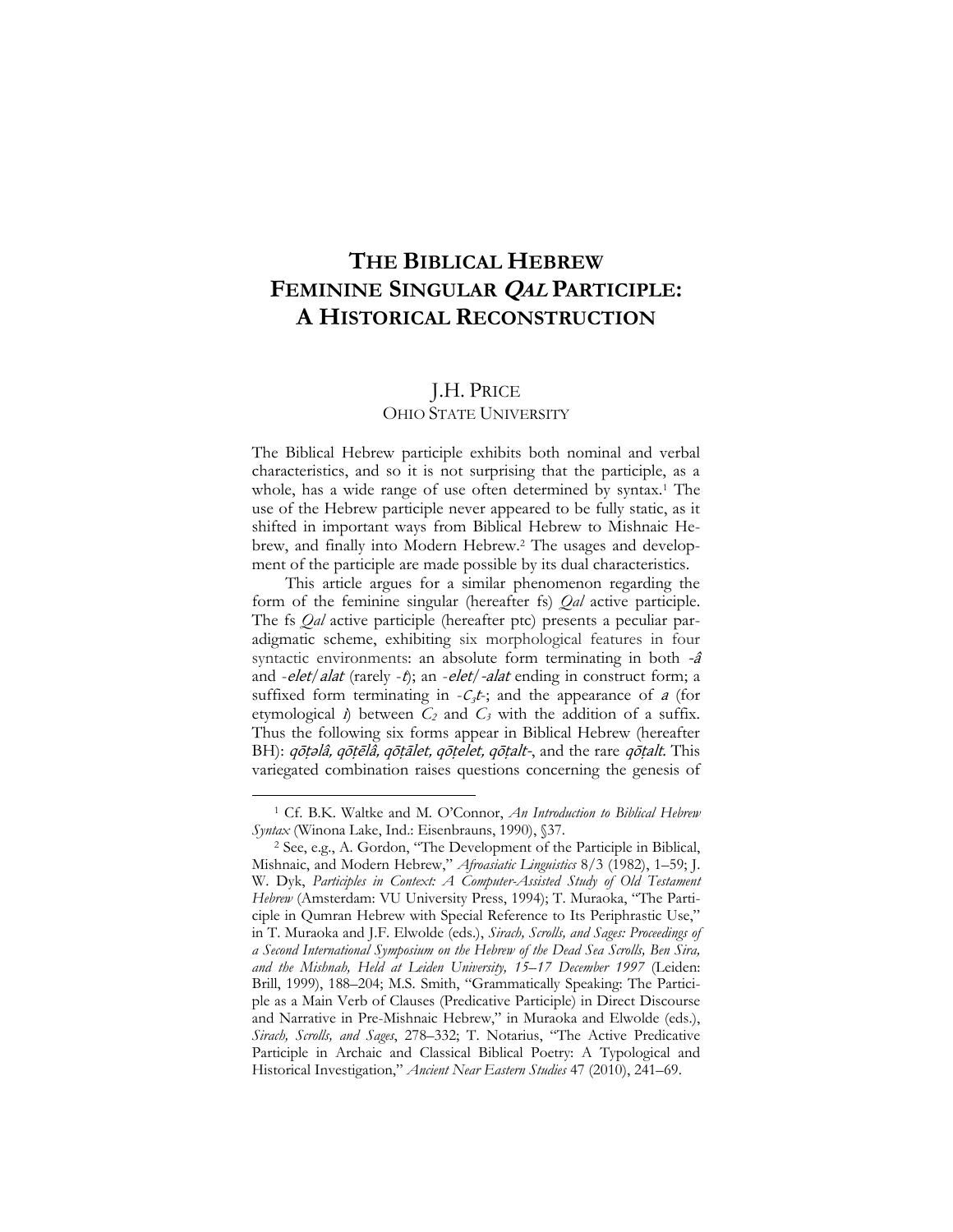these elements, and how they came to exist in combination as preserved in BH. This article seeks to address these forms of the *Qal* fs active ptc and the evidence which bears on the ptc's formation.<sup>3</sup>

To do so, this study will be divided into three sections. The first section will address the arrangement of feminine morphemes found on the base of BH fs ptcs, and will argue for one Proto-Hebrew (hereafter PH) form terminating with *-*<sup>t</sup> (*\**qōṭiltu). The variation between the morphemes  $-t$  and  $-\hat{a}$  in the absolute will be explained in the second section, suggesting that the absolute forms with -â were secondarily formed from *\**qōṭiltu by influence from the nominal system's overarching preference for that same ending. The final section will consider the Masoretic vocalization of the *Qal* fs ptc with a pronominal suffix, arguing that *\**qōṭiltu was reformed after segolization by analogy with qeṭel nouns and word final *-*elet, aided by the complex relationship between segol and patah/hîreq.

Before beginning, a few preliminary remarks on the ptc are necessary. Previous scholarship has commented on several facets of the ptc's nature in varying degrees. The active ptc in general, and the *Qal* form in particular, show a remarkable number of idiosyncrasies on the formal, semantic, and morphological levels.

As a whole, the *Qal* ptc is formally distinct from other members of the BH nominal system.<sup>4</sup> Though other nouns with an initial long vowel made their way into BH, they remain rare,<sup>5</sup> and proportionally the pattern  $q\bar{o}t\bar{e}l$  dominates.<sup>6</sup> In contrast to the BH nominal system, which prefers the morpheme *-*â in the absolute,<sup>7</sup> the ptc prefers -*t*. 8

<sup>3</sup> If not always indicated, the ptc in view is always the active ptc, unless otherwise noted. Furthermore, when the segolate endings are mentioned or cited as -elet, it is understood that the phonetically conditioned -alat in the vicinity of gutturals is also included.

<sup>4</sup> When speaking of the "nominal system," I include both substantives and adjectives, as BH does not morphologically distinguish these; see P. Joüon and T. Muraoka, *A Grammar of Biblical Hebrew* (Rome: Editrice Pontificio Istituto Biblico, 2006), §86; *GKC* §79a. This is generally the case in Semitic; see E. Lipinski, *Semitic Languages: Outline of a Comparative Grammar* (Orientalia Lovaniensia Analecta, 80; 2d ed.; Leuven: Peeters, 2001), §34.1. An important (partial) exception is Akkadian; cf. note 48 below.

<sup>5</sup> See H. Bauer and P. Leander, *Historische Grammatik der hebräischen Sprache des Alten Testamentes* (Halle: Niemeyer, 1922), §61pβ–wβ for these forms.

<sup>6</sup> J. Fox (*Semitic Noun Patterns* [HSS, 52; Winona Lake, Ind.: Eisenbrauns, 2003], 237, 287) explains that the PS G-stem active ptc, *\**qāṭil, is the only reconstruction exhibiting the pattern *\*CVCvC* (where "*V*" represents a long vowel, and "*v*" a short vowel). Accordingly, Lipinski (*Semitic Languages*, §29.7) notes that when not derived from a ptc, the *CVCvC* pattern is rare outside of Arabic. Cf. C. Brockelmann, *Grundriss der vergleichenden Grammatik der semitischen Sprachen* (2 vols.; Berlin: Reuther & Reichard, 1908), §126.

<sup>7</sup> Joüon and Muraoka, *Grammar of Biblical Hebrew*, §89e; *GKC* §80c.

<sup>8</sup> Joüon and Muraoka, *Grammar of Biblical Hebrew*, §50g; *GKC* §80e.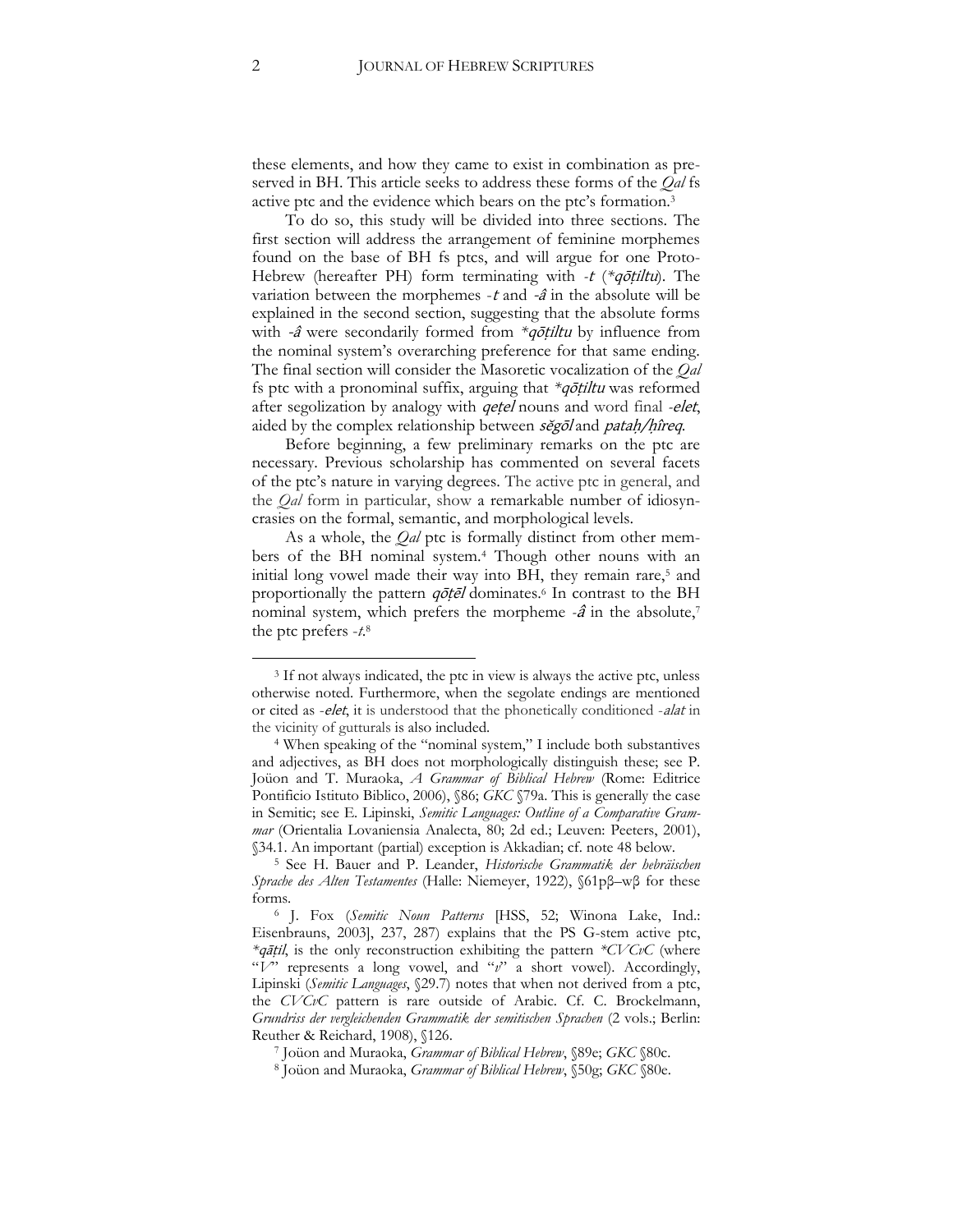Many studies focusing on the semantic characteristics of the ptc have drawn attention to the semantic complexity of the ptc in general and the *qotel* pattern in particular. For instance, Kedar-Kopfstein notes the  $q\bar{o}t\bar{e}l$  pattern has acquired a great degree of plasticity, as an array of semantic stratification is detectable between two poles:  $q\bar{o}t\bar{e}l$  as a substantive and  $q\bar{o}t\bar{e}l$  in verbal function.<sup>9</sup> Moreover, the presence of primary nouns, denominatives, and nouns within the  $q\bar{o}t\bar{e}l$  pattern connected with the derived stems distinguish  $q\bar{o}t\bar{e}l$  from ptcs of the other stems.<sup>10</sup> In analyzing verbal and nominal connections to the ptc in general, Dyk stresses that the syntactical environment in which the ptc occurs is determinative for that ptc's function (and for reanalysis, where permissible).<sup>11</sup> Andersen and Forbes similarly argue for a complex understanding of the ptc's semantic characteristics. Their study, which investigates the semantics of the ptc by focusing on  $m\bar{e}t$ , concludes that " . . . this word, whatever we want to call it, is sometimes verbal, sometimes nominal, sometimes both at once, and sometimes indeterminate*.*" <sup>12</sup> Taking into account the nature of the adjective class in general, Cook argues that the ptc and stative should be properly classified as adjectives because of their nominal and verbal characteristics.<sup>13</sup>

At the morphological level, cases of pretonic lengthening of i in the *status absolutus* of nominalized forms occur (e.g., qōṭēlâ) in place of the expected vowel reduction (e.g., *qōṭəlâ*).<sup>14</sup> Garr specifically states that nominalized (contextual) forms of the ptc (as well as pausal forms) can show pretonic lengthening of i*,* a result of a combination of factors.<sup>15</sup> Revell, specifically examining the ptc, has concluded that variation in the vocalization of the *Qal* fs ptc may

<sup>9</sup> B. Kedar-Kopfstein, "Semantic Aspects of the Pattern Qōṭēl," *Hebrew Annual Review* 1 (1977), 155-76 (156). N.B.: Kedar-Kopfstein argues that qōṭēl represents a simple nominal pattern.

<sup>10</sup> Ibid., 155.

<sup>11</sup> Dyk, *Participles in Context*, 208–12.

<sup>12</sup> F.I. Andersen and A.D. Forbes, "The Participle in Biblical Hebrew and the Overlap of Grammar and Lexicon," in S. Malena and D. Miano (eds.), *Milk and Honey: Essays on Ancient Israel and the Bible in Appreciation of the Judaic Studies Program at the University of California, San Diego* (Winona Lake, Ind.: Eisenbrauns, 2007), 209.

<sup>13</sup> J. Cook, "The Hebrew Participle and Stative in Typological Perspective," *JNSL* 34/1 (2008), 1–19.

<sup>14</sup> The behavior of pretonic <sup>i</sup> varies, as noted by J. Blau, *Phonology and Morphology of Biblical Hebrew: An Introduction* (Winona Lake, Ind.: Eisenbrauns, 2010), §3.5.7.6.2.

<sup>15</sup> W.R. Garr, "Pretonic Vowels in Hebrew," *VT* 37/2 (1987), 129–53 (144–45). Garr argues that between segments, pretonic  $i > a$ , and specifically, such reduction takes place when <sup>i</sup> follows a heavy syllable. However, Garr concludes that pretonic *i* can be affected by " . . . a number of phonological, syllabic, prosodic, and morphological factors which together determine the outcome in any particular form and context" (ibid., 147– 48).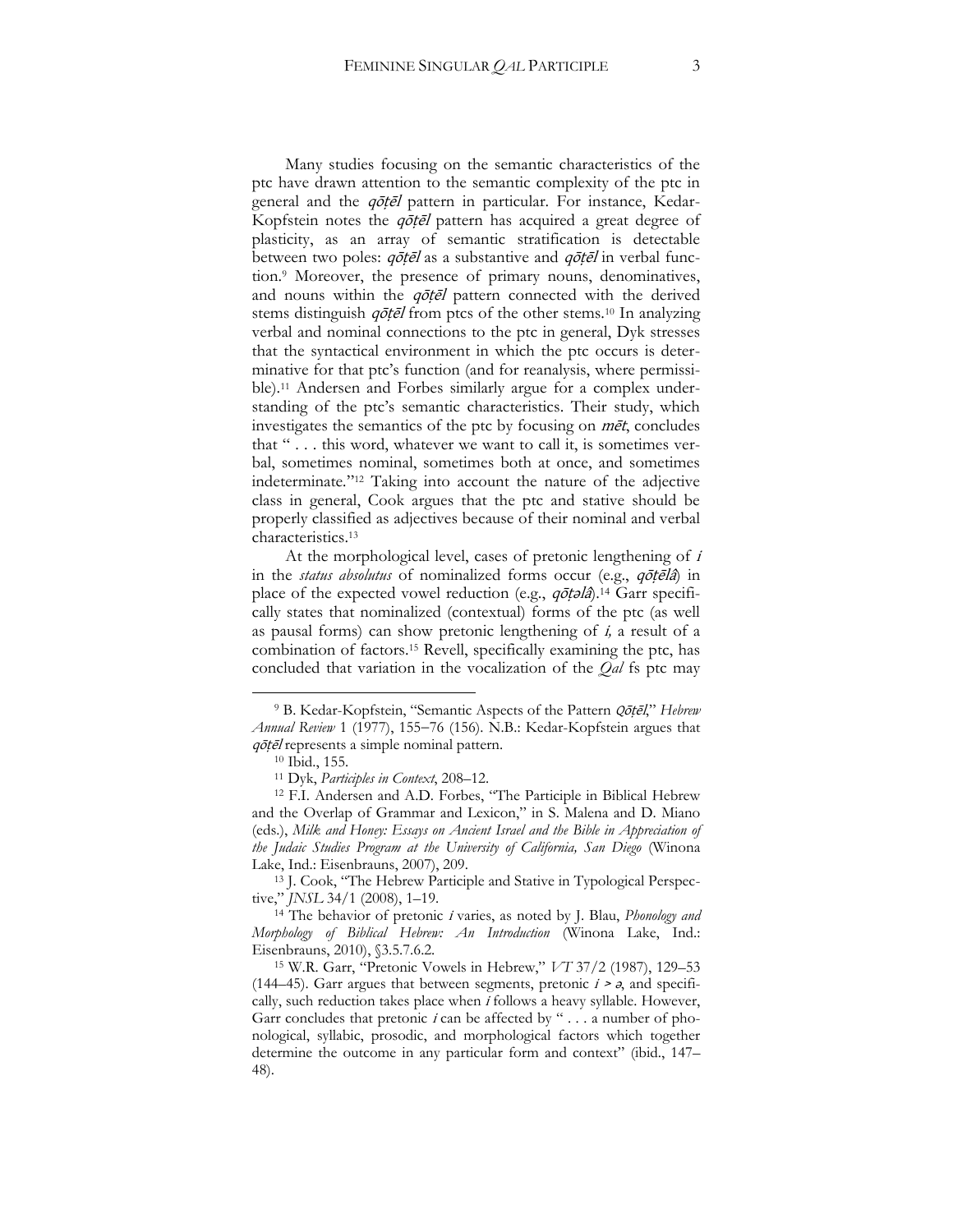reflect the development of a noun or a verb (where syntactically permissible).<sup>16</sup> Noteworthy is Revell's observation that ptcs from other stems (and plural ptcs) do not show the sort of semantically conditioned variation as seen in the *Qal*. 17

These studies have all stressed, in one way or another, the eclectic and unique nature of the *Qal* ptc. It is formally unique, it displays complex semantic characteristics, and its (fs) Masoretic vocalization has been influenced by a combination of semantic and syntactic factors in some instances. For these reasons, the fs *Qal* ptc merits examination in its own right.

Notably, few studies have directly focused on the form of the *Qal* fs ptc in particular even though its paradigmatic combination rivals its semantic complexity. Even so, the problematic nature of the form of the *Qal* fs ptc in regard to its feminine morphemes has been parenthetically highlighted in some cases. For instance, Kedar-Kopfstein considers yôledet and yôladâ to be remnants of an attempt at semantic differentiation.<sup>18</sup> Commenting on the distribution of the forms with the feminine morphemes, Geiger states that those with  $h\hat{e}$  are frequent only in prophetic texts, and then he makes the following concession: "Semantische, syntaktische oder lexikalische Regelmäßigkeiten finde ich nicht, auch keinen eindeutigen diachronen Bezug."<sup>19</sup>

This study will initially address the alternation of the feminine morphemes -<sup>t</sup> and *-*<sup>â</sup> in the absolute state. Behind the explanation for this variation developed below is the notion that the ptc has a susceptibility to be formally influenced by other morphological classes (i.e., verb and noun). Not only is this susceptibility suggested by the *Qal* fs ptc's morphological combination, but such a notion has been implied to lie behind the Masoretic vocalization of the ptc in several cases. Returning to Revell's study mentioned above, among his conclusions he observes that  $\partial \vec{\theta} \cdot \vec{\theta}$  *observes* that  $\partial \vec{\theta} \cdot \vec{\theta}$ result from a nominal development, whereas 'ōkəlâ/yōladt may

<sup>&</sup>lt;sup>16</sup> E.J. Revell, "*OBED* (Deut 26:5) and the Function of the Participle in MT," *Sefarad* 48/1 (1988), 197-205 (205). For example, within a clause the feminine singular *Qal* ptc with the morpheme -â could be vocalized in the manner of a noun (with  $s\bar{e}r\hat{e}$ ) or verb (with  $\check{s}\check{e}w\check{a}$ ). Similarly, the rare qōṭalt ptcs are homonyms for the Po'el perfect, and the reading tradition understood the ptcs with the *hireq compaginis* either verbally or nominally (ibid., 198–203).

<sup>17</sup> Ibid., 199.

<sup>&</sup>lt;sup>18</sup> Kedar-Kopfstein, "Semantic Aspects of the Pattern *Qôtel*," 158.

<sup>19</sup> G. Geiger, "Schreibung und Vokalisierung des Partizips im Biblischen Hebräisch," *LASBF* 57 (2007), 346–47, cf. 371. Geiger echoes this sentiment later in G. Geiger, *Das hebraïsche Partizip in den Texten aus der judaïschen Wüste* (STDJ, 101; Leiden/Boston: Brill, 2012), 54. Though discussing the ptc as a whole, the assertion made in Dyk, *Participles in Context*, 208 is nonetheless noteworthy: "The morphological form of the participle itself gives little indication as to its function within a specific context . . . "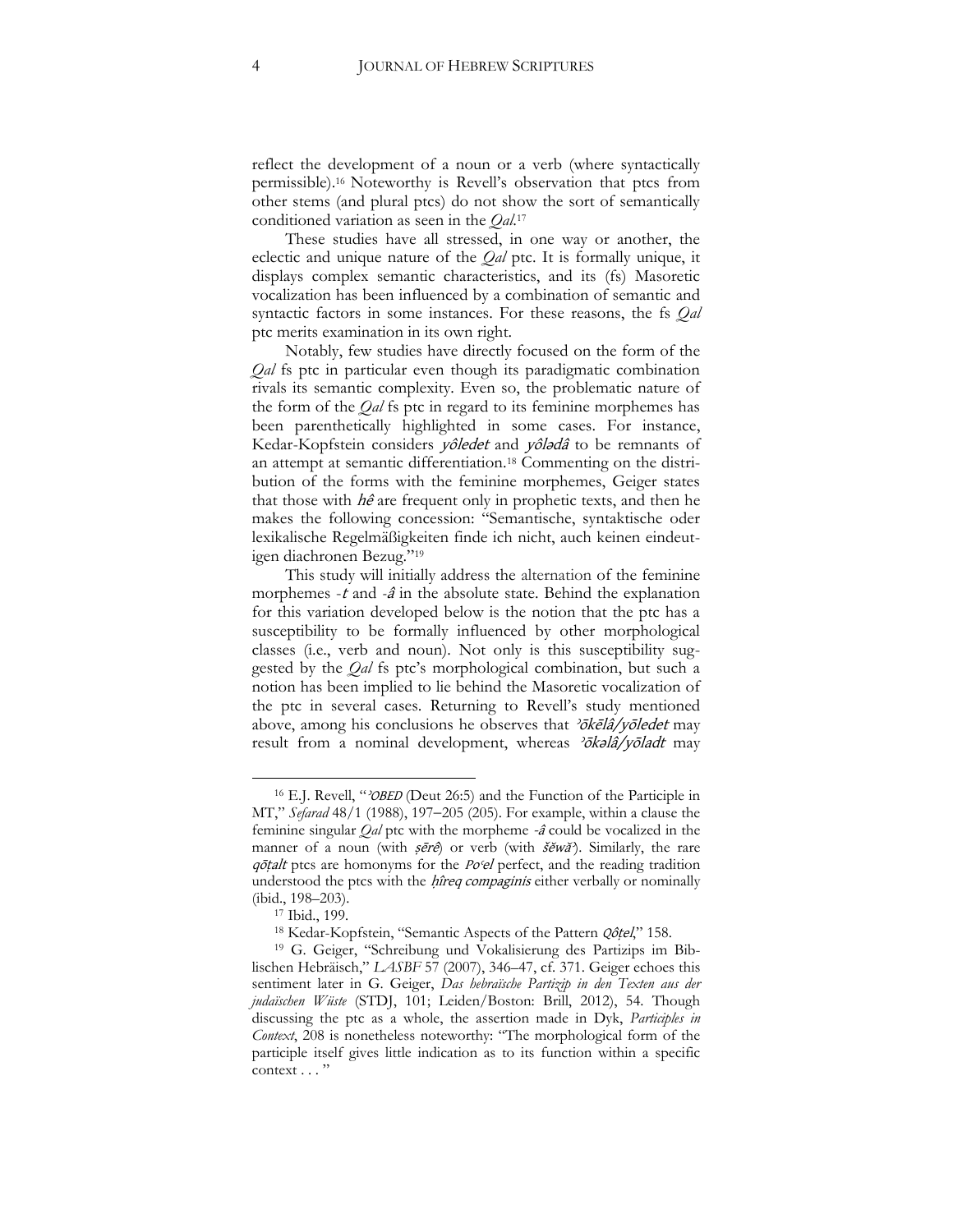result from a verbal development.<sup>20</sup> This variation is restricted by the ptc's context which must permit such developments (i.e., allow for a noun or a verb).<sup>21</sup> Outside of BH, another comparable instance of influence upon the ptc is attested. Akkadian, which morphologically differentiated adjectives and nouns in the masculine plural, formed the ptc with the adjectival endings in the masculine plural: pārisūtum (nominative) and pārisūtim (oblique). Yet when used as a noun, the masculine plural could have the nominal endings: *pārisū* (nominative) and *pārisī* (oblique).<sup>22</sup> In these Akkadian cases, the ptc's shape is based on its use as an adjective (pārisūtum/pārisūtim) or a noun (pārisū/pārisī). Taken together, these examples show that the ptc's form may be influenced in the direction of a verb ('ōkəlâ/yōladt') or noun ('ōkēlâ/yōledet and pārisū/pārisī).

The ptc's form, then, was susceptible to influence from members of other grammatical classes (the noun and verb) when the ptc's semantic and syntactic roles intersected with that influencing class. Given the cases of influence above and the semantic complexity of the ptc, it is not entirely surprising that variation occurs among the *Qal* ptc's feminine morphemes. The challenge concerning the feminine morphemes is to explain the variation between  $-t$ and -<sup>â</sup> as a case of influence which stemmed from a combination of semantic and syntactic factors which facilitated that influence. That is, can one explain the alternation of the feminine morphemes -<sup>t</sup> and -<sup>â</sup> in the *Qal* fs ptc as a result of influence from the nominal system (as in some cases of the Masoretic vocalization of the BH

<sup>&</sup>lt;sup>20</sup> Revell, "*<sup>20</sup>BED*," 205. Importantly, Revell suggests that this development took place at the end of the biblical period. Cf. also Garr's comments on the lengthening of  $i$  in nominalized (contextual) forms of the ptc above.

<sup>&</sup>lt;sup>21</sup> For example, Revell (" $\partial$ OBED," 199) states that, " . . . the preservation or reduction of this vowel is conditioned semantically. Where a *qal* participle marked as f.s. by *qameş-he* occurs in a context which clearly requires a noun, the vowel of the penultimate syllable is maintained as sere. In other situations, the form was perceived as a verb, so the penultimate vowel is reduced to shewa, following the pattern typical of similar verb forms when not in terminal position." Revell (ibid., n. 10) emphasizes the nature of this semantic conditioning: "It must be stressed that the basis of this conditioning is semantic, not syntactic." Importantly, however, is that the context of the ptc dictated the possibility of these developments. Revell (ibid., 205) states this in his summary: "The difference arose because participles of these forms were evidently treated as verbs unless they stood in a position in which (in terms of syntax) a noun was required."

<sup>22</sup> J. Huehnergard, *A Grammar of Akkadian* (2d ed.; Winona Lake, Ind., Ind.: Eisenbrauns, 2005), 195; W. von Soden, *Grundriss der akkadischen Grammatik* (Analecta Orientalia, 33; 3d ed. with W.R. Mayer; Rome: Editrice Pontificio Istituto Biblico, 1995), §61K. Cf. also R. Hasselbach, *Sargonic Akkadian: A Historical and Comparative Study of the Syllabic Texts* (Wiesbaden: Otto Harrassowitz Verlag, 2005), 210–11.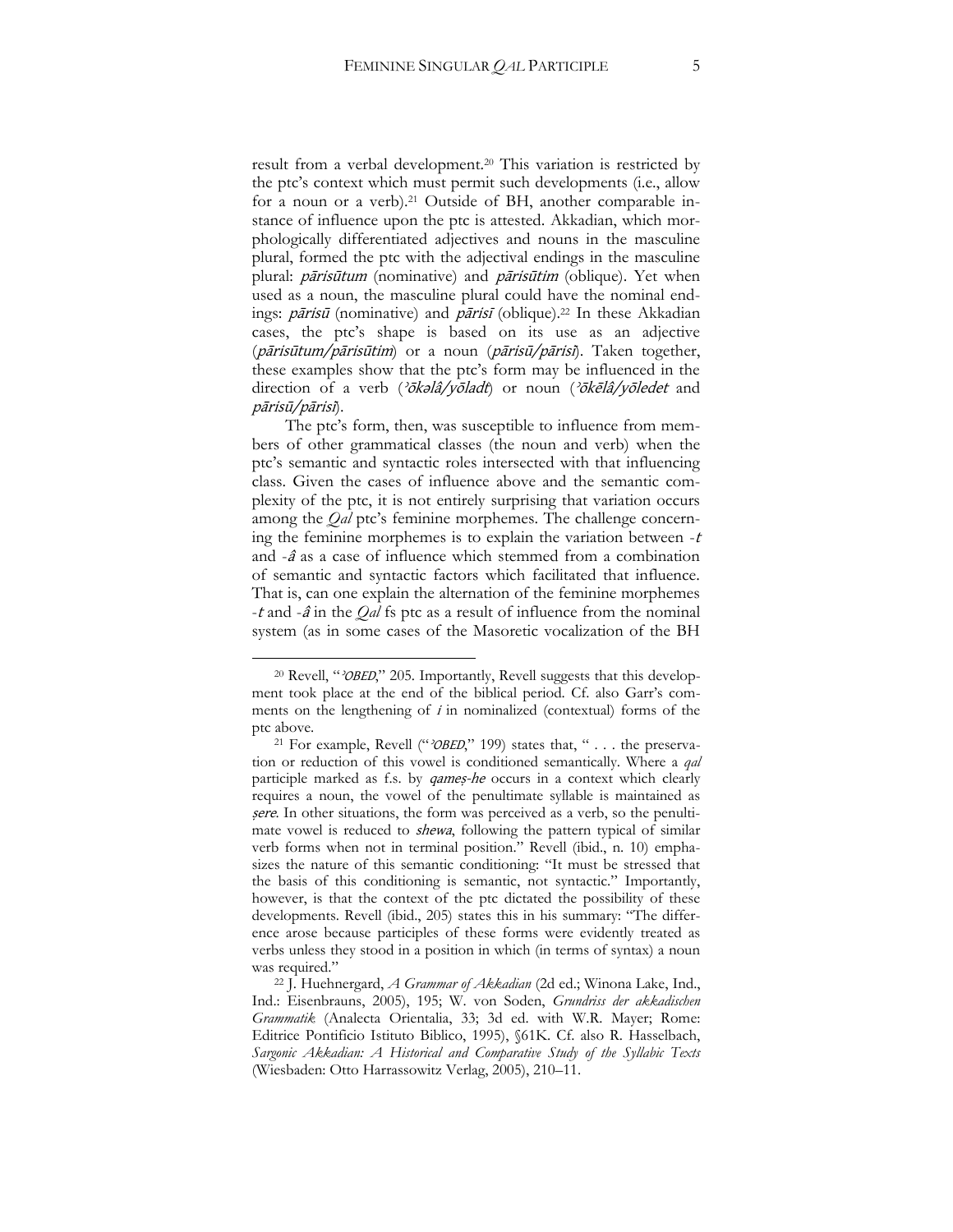ptc and the Akkadian ptc) or verbal system (as in some cases of the Masoretic vocalization of the BH ptc)? If so, what linguistic environment allowed this influence? As stated above, this article argues that the nominal system influenced the ptc's form. But before making this case, the PH form of the *Qal* fs ptc needs to be addressed. Consequently, all subsequent reconstruction will depend on, and be controlled by, the PH form.<sup>23</sup>

#### **I. THE PROTO-SEMITIC MORPHEMES \*-TU AND \*-ATU AND THEIR RELATION TO THE PH AND BH FS PTC**

Several options exist for explaining the alternation between BH qōṭelet and qōṭəlâ*/*qōṭēlâ in the absolute. A cursory examination seems to suggest reconstructing two PH forms: *\**qōṭiltu and *\**qōṭilatu. Such a reconstruction would reflect a complex Proto-Semitic (hereafter PS) gender marking system where *\*-*atu and *\**-tu alternated within the language.<sup>24</sup> Alternatively, one could argue for an organic relationship between the PS morphemes *\*-*atu and *\*-*tu, and consequently, between their BH reflexes *-*<sup>â</sup> and -t. Such a relationship between *\*-*atu and *\*-*tu, where *\*-*tu developed from original *\*-*atu*,* falls under the larger theory of PS vowel elision.<sup>25</sup> From this perspective, the original feminine morpheme was *\*-*atu*,* and accordingly the original form of the PS fs G-stem ptc was *\**qāṭilatu, which eventually yielded the form with the morpheme  $-t$  in the absolute through the elision of *\**a. A final possibility is that the PH ptc was *\**qōṭiltu, and the form with the morpheme *-*<sup>â</sup> developed later from this antecedent PH form.

The extant BH evidence supports the third option, namely a single PH ptc *\*qotiltu*. The distribution of the feminine morphemes on the BH ptc is striking, showing *-*<sup>t</sup> as the preferred af-

<sup>23</sup> I emphasize the PH stage for two reasons. First, I do not wish to enter the debate regarding the veracity of Proto-Semitic vowel syncope and its possible relationship to the BH feminine morphemes *-*<sup>â</sup> and *-*t. Secondly, as argued in section I, the evidence suggests one PH ptc with the morpheme -t, from which the form *\**qōtəlâ developed (section II). Thus, *\**qōṭəlâ is not related to a PS form, but arose secondarily. However, I leave the ultimate origin of the PH form *\**qōṭiltu open.

<sup>24</sup> Z.S. Harris, *Development of the Canaanite Dialects: An Investigation in Linguistic History* (AOS, 16; New Haven: American Oriental Society, 1939), 38–39; cf. the comments in S. Moscati, *An Introduction to the Comparative Grammar of the Semitic Languages: Phonology and Morphology* (2d ed.; Wiesbaden: Harrassowitz, 1969), §12.32.

<sup>25</sup> For a recent defense of PS vowel syncope, as well as a history of proponents and dissenters, see R.C. Steiner, "Vowel Syncope and Syllable Repair Processes in Proto-Semitic Construct Forms: A New Reconsideration Based on the Law of Diminishing Conditioning," in R. Hasselbach and N. Pat-El (eds.), *Language and Nature: Papers Presented to John Huehnergard on the Occasion of His 60th Birthday* (SAOC, 67; Chicago: The Oriental Institute, 2012), 365–90.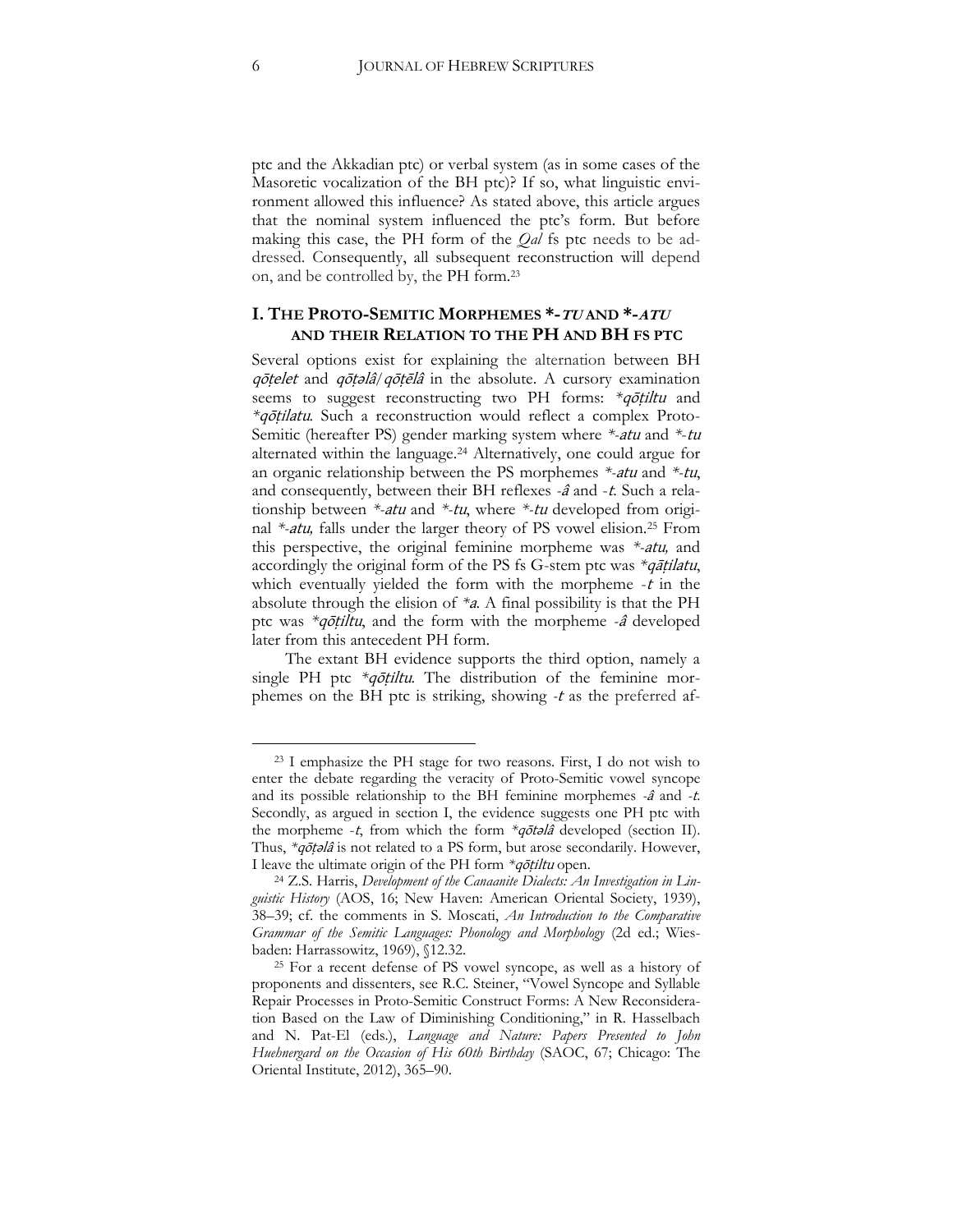formative.<sup>26</sup> The following data include instances of the BH fs ptc in the *status pronominalis* (A), *status constructus* (B), *status absolutus* (C), and with the  $h$ *ireq compaginis* (D), and reveal an uneven combination of the feminine inflectional morphemes. As shown below, stressed *\*-*at *> -*â, regularly preserved with the addition of a pronominal suffix  $(-\bar{a}t)$  and in construct  $(-\bar{a}t)$  in BH, leaves no footprint of its existence outside the ptc's absolute state.

A) Regularly, the *status pronominalis* ends with the sequence -  $C_3t$ - (the -t is in all cases a stop):<sup>27</sup> ' $\delta$ yabtî' (Mic 7:8, 10); ' $\delta$ mantô (2 Sam 4:4);<sup>28</sup> ləyôladtāh (Song 6:9); ləyôladtô (Prov 17:25); yôladtekā (Prov 23:25); yôladtəkem (Jer 50:12); yôʿaṣtô (2 Chr 22:3); məbaʿittekā (1 Sam 16:15); mêniqtô (2 Kgs 11:2; 2 Chr 22:11); mēniqtāh (Gen 24:59); sōḥartēk (Ezek 27:12, 16, 18); rōkaltēk (Ezek 27:20, 23).

B) In the *status constructus*, the fs ptc is habitually vocalized with the segolate ending: yōšebet/yôšebet (Jer 21:13; 51:35; Mic 1:11-13, 15), məbōreket (Deut 33:13), mêneqet (Gen 35:8), miššōkebet (Mic 7:5), *nobelet* (Isa 1:30).<sup>29</sup> An exception occurs in Ps 19:8, where the orthography (mḥkymt) forces the Masoretic vocalization *-*at (*maḥkîmat*). This exception, however, proves the rule: the construct preserves the segolate ending.

C) The *status absolutus* preserves both the *-*elet and *-*<sup>â</sup> morphemes. However, the *–*elet forms predominate in the ptc, in contrast to the noun, where *-*<sup>â</sup> is more common than -*t.*<sup>30</sup> The occurrences of the BH ptc have been enumerated by Geiger.<sup>31</sup> Of particular interest is the distribution he reports of the fs *Qal* active ptc: qōṭəlâ occurs ca. fifteen times in context; qōṭēlâ sixteen times in context (and fourteen times in pause); *qotelet* is the rule in context occurring ca. 120 times (also six times in pause, cf. qōṭālet, limited to pause ca. fifteen times); *qotalt* is rare, occurring three times.<sup>32</sup>

<sup>26</sup> Fs ptcs outside the *Qal* are taken into consideration in some instances, as they mirror the *Qal*.

<sup>&</sup>lt;sup>27</sup> Only roots with strong radicals in the second and third position are under consideration.

 $28$  Nûn was not assimilated at the end of III-nûn verbs, due to analogy with forms which retained the *nûn* (*ntn* being an exception); see Blau, *Phonology and Morphology*, §3.3.1.9; see also Harris, *Development of the Canaanite Dialects,* 39. The retention of nûn in ʾōmantô and in šknty (see page 8 below) is likely due to the same phenomenon.

<sup>&</sup>lt;sup>29</sup> Only a few examples are cited here, especially since this is the obvious rule in BH. Whether a feminine ptc is in the construct state or not is often unclear and becomes a judgment call, since the forms are identical. This confusion is precisely the point being made here: only the segolate ending allows for identical forms in the construct and the absolute.

 $30$  See notes 7 and 8 above. The ptc *mašārat* in 1 Kgs 1:15 is contracted from məšāratt, see *GKC* §94f.

<sup>31</sup> G. Geiger, "Schreibung und Vokalisierung," 346.

<sup>32</sup> Ibid., and for the derived stems, see 358, 369 363, and 366.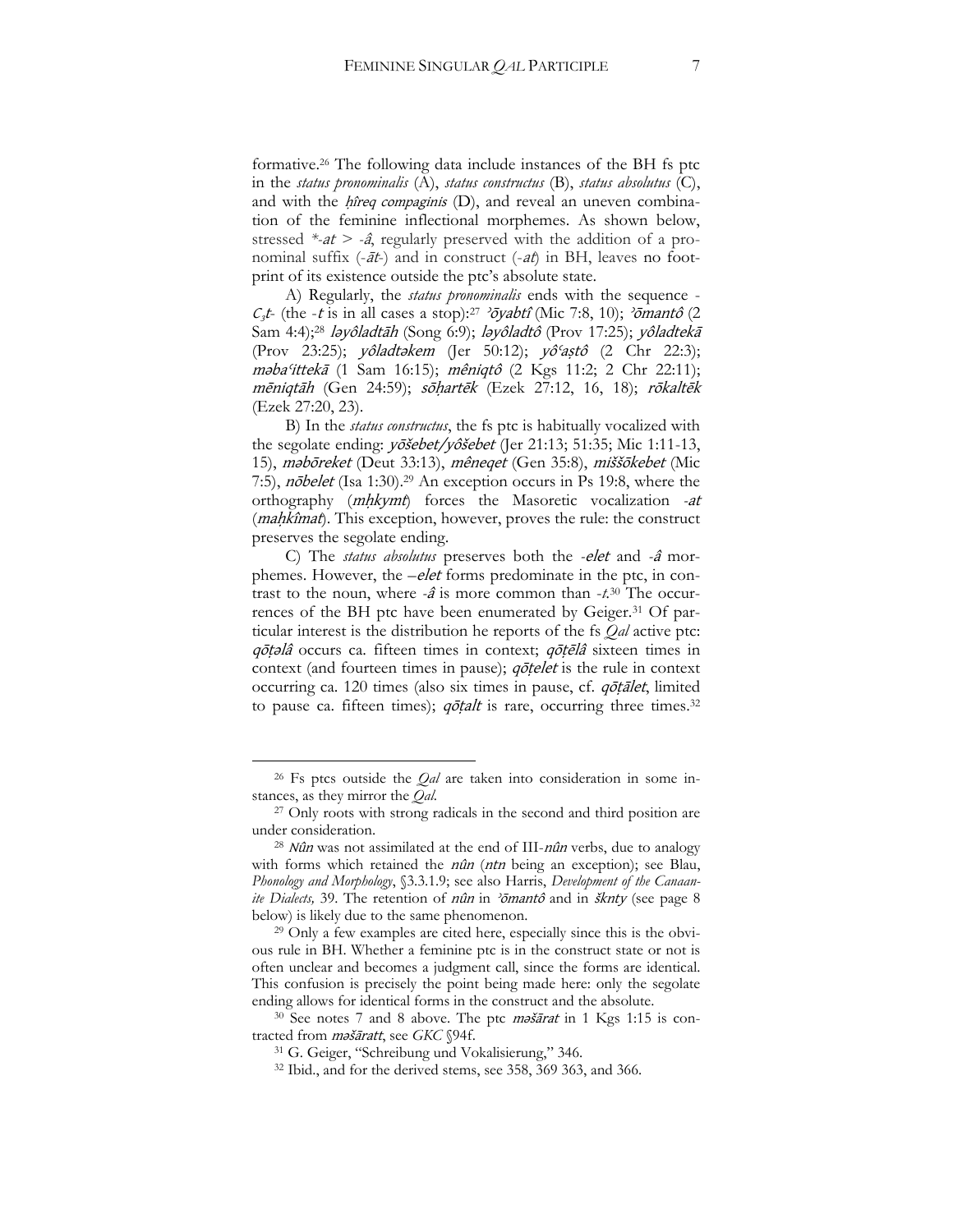The approximate ratio of -<sup>t</sup> to -â in the *Qal*, (according to Geiger's count) is just over 3:1.

D) Feminine ptcs with the *hireq compaginis* consistently show the -<sup>t</sup> morpheme, as the Masoretes understood these ptcs to have the -t termination in the qərê;<sup>33</sup> 'ohabtî (Hos 10:11); ysbty, yosabtî (Kətîb), yösebet (Qərê) (Jer 10:17); ysbty, yösabtî (K), yösabt (Q) (Jer 22:23); hyšbty, hayyōšabtî (K), hayyōšebet (Q) (Ezek 27:3); ywšbty, yôšabtî (K), yôšebet (Q) (Lam 4:21); šknty, šōkantî (K), šōkant (Q) (Jer 51:13).<sup>34</sup>

The vast majority of the available data within BH indicate that most of the fs participles reflect, synchronically, a base with an original *\*-*<sup>t</sup> morpheme. It is compelling to go even further: diachronically, the evidence strongly suggests that there was only one PH ptc which terminated with *\*-*t. The states of the fs ptc which one would expect to preserve traces of *-*at (*status pronominalis* and *status constructus*) are monolithic (outside of one aberration dictated by orthography): all show the morpheme *-t*. Likewise, those feminine ptcs with the *hîreq compaginis* all show -*t*. Factoring in the ptc's unique preference for *-*elet in the absolute, one must consider the possibility that the absolute ptcs with the *-*<sup>â</sup> ending in the absolute may have another explanation other than a derivation from the *\**-atu morpheme. For if there had existed an original PH ptc with the *\*-*atu ending, one would expect evidence that such an ending existed outside the absolute, particularly in the construct state where original *\*-*atu is commonly preserved. Yet nothing like the Aramaic construct məhanzəqat (Ezra 4:15) occurs in BH, other than the exception in Ps 19:8, where orthography dictated the vocalization of this *Hiph<sup>cil</sup>* ptc (*maḥkîmat*). The anomalous *yōladt* (Gen 16:11, Judg 13:5, 7) must also be mentioned in this discussion, as it also shows preference for *-*t. <sup>35</sup> That an *\*-*atu form would be minimally preserved solely in the absolute state as *-*<sup>â</sup> strongly suggests that there was no original PH ptc terminating in *\*-*atu.

An objection to the above proposal may arise specifically from Steiner's nuanced PS vowel syncope rule, where syncope took place in the construct state.<sup>36</sup> Regarding the alternation of feminine end-

<sup>33</sup> The following citations are drawn from D. Robertson, "The Morphemes -y(-i) and -w(-o) in Biblical Hebrew," *VT* 19/2 (1969), 211–23. Where there is a *katîb*/*qarê*, the consonants are listed first, followed by the kətîb (K) and the qərê (Q). For comparison, note the passive ptc with the ḥîreq compaginis in Gen 31:39: gənūbətî*.*

<sup>34</sup> Bauer and Leander, (*Historische Grammatik*, §77 d') note, "die segolatischen Partt. mit angehängtem -<sup>ī</sup> haben eigentümlicherweise Paenultimadruck . . . " On the retainment of nûn, see note 28 above.

<sup>35</sup> Joüon and Muraoka, *Grammar of Biblical Hebrew*, §89j note that this form may be a *lectio mixta.*

<sup>&</sup>lt;sup>36</sup> Specifically, "The thesis of this article is that at least one short opensyllabic vowel was deleted in Proto-Semitic construct forms of nouns and adjectives, as long as the deletion did not violate Proto-Semitic syllable constraints . . . " (Steiner, "Vowel Syncope," 367). It should be noted that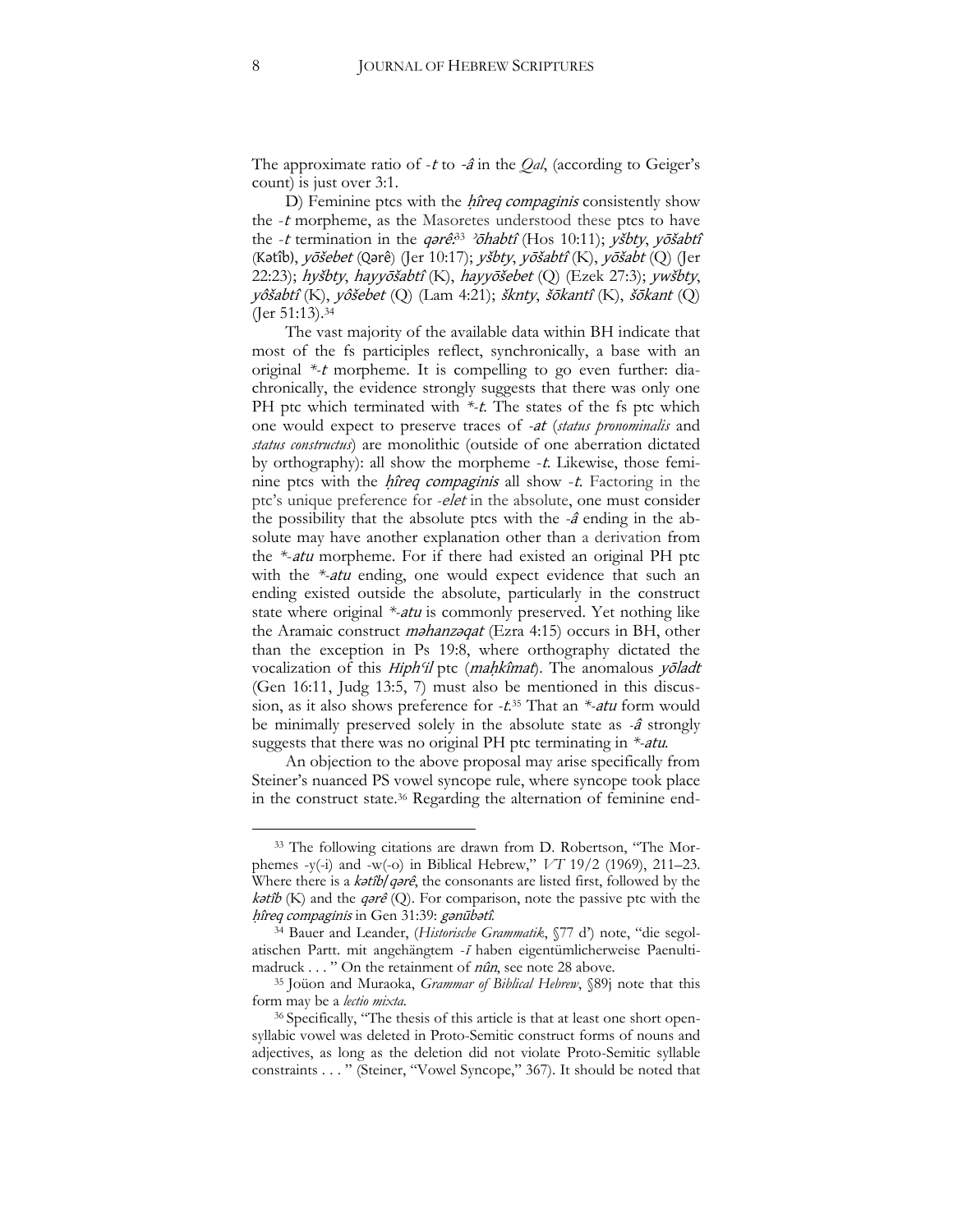ings in the construct and absolute, Steiner sees the situation as explicable at the PS stage where *\*-*<sup>t</sup> developed from *\*-*at through syncope in the construct state, with the alternation of absolute *-*<sup>â</sup> and construct *-*<sup>t</sup> in a few BH nouns providing evidence of this rule.<sup>37</sup> Free variation between *-*<sup>â</sup> and *-*<sup>t</sup> in the absolute (including the ptc), along with rare cases in the construct, are a later development arising from analogical leveling according to the "law of diminishing conditioning."<sup>38</sup> Put in the context of the BH *Qal* ptc, Steiner's hypothesis suggests <sup>a</sup> in original *\*-*at of the (G-stem) ptc (but this can probably extend to all stems) was syncopated in the construct, and the free variation of *-*<sup>â</sup> and -<sup>t</sup> in the absolute resulted from analogical leveling.

Taken systematically, it appears that the synchronic data above suggest a different relationship between the variation of *-*<sup>â</sup> and -<sup>t</sup> in the absolute fs ptc than that put forth by Steiner's hypothesis. The ratio of the clearly preferred -<sup>t</sup> to *-*<sup>â</sup> in the absolute fs ptc, in combination with the nominal system's overarching preference for *-*<sup>â</sup> to -<sup>t</sup> in the absolute, suggests the opposite scenario: the ptc's distinctive preference for  $-t$  in the absolute was, in some cases, rebuilt with the *-*<sup>â</sup> morpheme through analogy with the nominal system. It is quite difficult to see how the nominal system, with its heavy inclination for  $-\hat{a}$ , could have analogically influenced a ptc with the morpheme -at (already preferred by nouns) to the far less favored  t*.* <sup>39</sup> Put another way, if the original fs ptc morpheme was *\*-*at, and if PS syncope in the construct state gave rise to the morpheme  $-t$ , how can one account for the small fraction of *-*<sup>â</sup> *< \*-*at in the absolute ptc, particularly in light of the preference for the morpheme *-*<sup>â</sup> *< \*-*at in BH? The answer, suggested here, is that the PH fs ptc terminated in -<sup>t</sup> and that the absolute forms with *-*<sup>â</sup> were secondarily formed by influence from the nominal system's overarching preference for that same ending.<sup>40</sup>

Thus, the BH evidence suggests the ptc at the PH stage was fixed in one form terminating in  $-t$ . Consequently, those absolute ptcs which terminate with *-*<sup>â</sup> are not original to PH and must be accounted for in another manner. Narrowing the perspective to the

1

<sup>39</sup> Joüon and Muraoka, *Grammar of Biblical Hebrew*, §97Fa (cf. 89d), by suggesting that the segolization of the feminine endings arose in the construct state and having sometimes spread to the absolute, implies the distinctiveness of the *Qal* ptc: the segolate ending appears in the absolute as the rule. Cf. notes 7 and 8 above. See also section II below, where the specifics of the analogy are discussed.

<sup>40</sup> This does not necessarily rule out PS syncope regarding the ptc's feminine morpheme before the PH stage. Cf. note 23 above.

Steiner does not suggest that vowel syncope took place only in the construct state (ibid., 368).

<sup>37</sup> Ibid., 373.

<sup>38</sup> See ibid., 374, cf. 369. Steiner invokes the G-stem ptcs, by which I suspect he must mean only active ptcs of the strong root. I see no reason why the ptcs of the derived stems cannot be included here as well.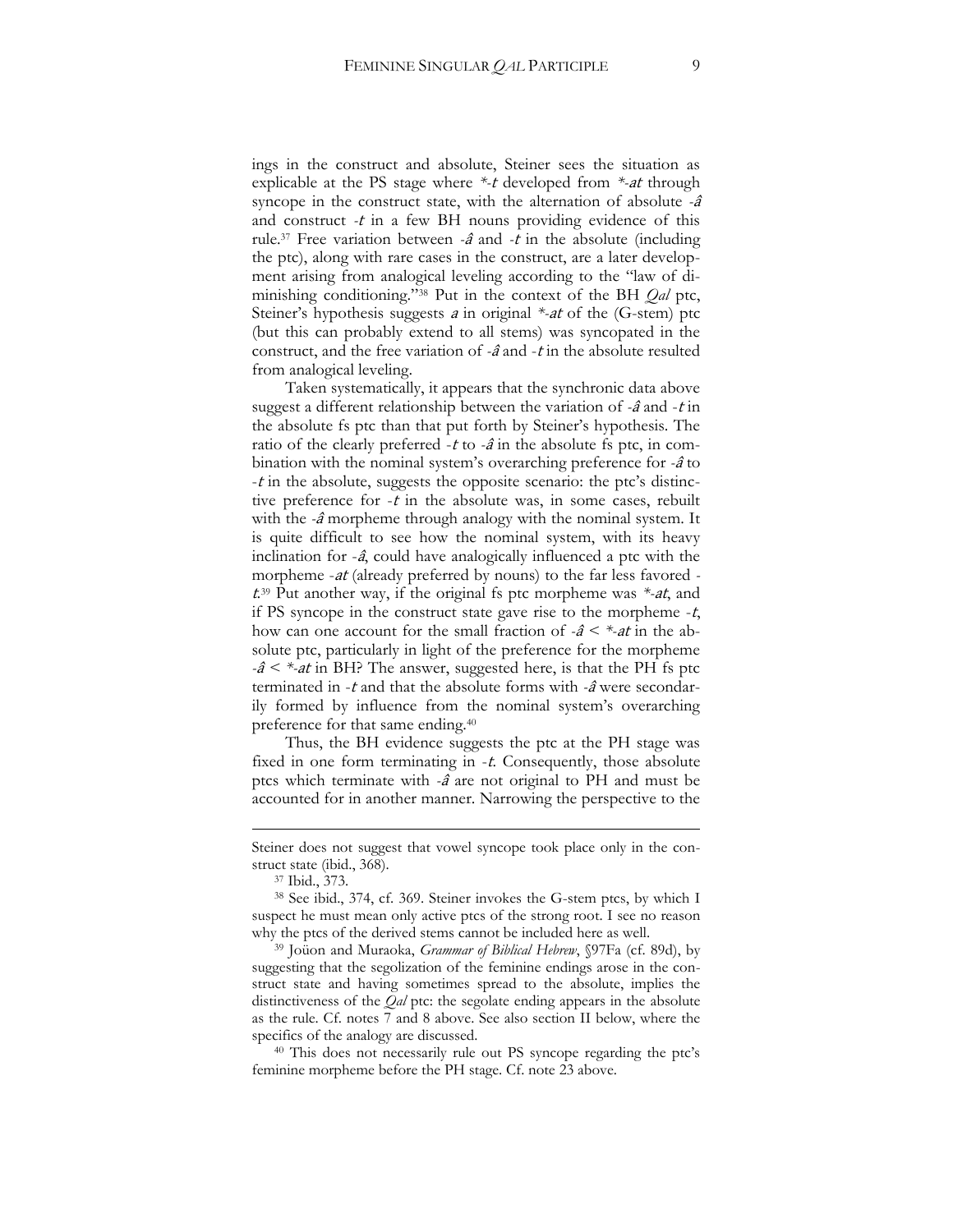*Qal* fs active ptc, the PH form is preserved in the Masoretic Text in the absolute and construct as *qōṭelet*, in pause as *qōṭalet*, and with a suffix as *qotalt*-41 The significance of this conclusion concerning the PH ptc's form cannot be overemphasized, as it completely controls and governs the following analysis.

#### **II. THE ORIGIN OF THE BH** QŌṬƏLÂ **FORM**

The pausal and suffixed forms of the *Qal* fs ptc with the -<sup>t</sup> morpheme lead to another issue: the quality of the vowel between the second and third radicals. Since the BH *qotelet* form shows *a* in this position, *GKC* proceeds with caution when classifying the form qōṭelet, stating that it may belong to the *\**qātil class if its ground form *\**qōṭalt goes back to an original qāṭilt. <sup>42</sup> On comparative grounds, one would expect the original vowel between the second and third radical to be  $i^{43}$  Internally, reflexes of an original i occur in Hebrew III-ʾālep roots, which typically take the form qōṭēʾt*:* haḥōṭēʾ<sup>t</sup> (Ezek 18:4)*,* yōṣēʾ<sup>t</sup> (Judg 11:34; cf. yôṣēt in Deut 28:57), nōśēʾ<sup>t</sup> (Esth 2:15, construct; cf. niśśēʾ<sup>t</sup> in Zech 5:7); cf. kəmôṣəʾēt (Song 8:10),  $n\bar{o} s\hat{o} t$  (1 Kgs 10:22).<sup>44</sup> Furthermore, at least four III-

<sup>42</sup> *GKC* §84as.

<sup>41</sup> Comparative evidence shows both forms. Not surprisingly, some Semitic languages show the G-stem ptc with the -at termination, e.g., Classical Arabic qāṭilatun and Biblical Aramaic 'ābədâ. According to Segert, the Phoenician khnt "priestess" must be kohinot (derived, presumably, from *\**qātil) since the nûn did not assimilate to the following consonant; see S. Segert, *A Grammar of Phoenician and Punic* (Munich: Beck, 1976), 87. In Phoenician *nûn* did assimilate at the end of a word:  $\partial dt$  < ʾadōnt, but cf. BH ʾōmenet*/*ʾōmant<sup>ô</sup> against ʾĕmet/ʾămitt<sup>ô</sup> (Ps 91:4). See W.R. Garr, *Dialect Geography of Syria-Palestine, 1000*–*586 B.C.E.* (Philadelphia: University of Pennsylvania Press, 1985), 40–44 for details on the behavior of nûn in the NWS dialects. Both Akkadian (qāṭiltum) and Ge'ez  $(q \bar{a} t \bar{b})$  have the morpheme -t, as in BH. Two observations concerning the Akkadian G-stem fs ptc *pāristum* are worth noting. It behaves anomalously in the bound and suffixed forms: pārisat before nouns, pāristabefore pronominal suffixes; see Huehnergard, *A Grammar of Akkadian*, 195. The situation in Akkadian contrasts with Hebrew: an unexpected -at appears in the bound form with the expected  $-t$  in the absolute. Instead of an anomaly in a contextual form, it occurs in the bound form. The Akkadian form with a suffix is similar to Hebrew, retaining -C<sub>3</sub>t.

<sup>&</sup>lt;sup>43</sup> Note Ugaritic qr<sup>2</sup>it in addition to the G-stem fs ptcs in note 41 above.

<sup>&</sup>lt;sup>44</sup> *GKC* §94f attributes the forms with reduced *i* to analogy with *qotēl* nouns. Notice that these ptcs also exhibit the -<sup>t</sup> inflectional ending. Cf. the III- $\tilde{a}$ lep words, which, despite occasionally displaying the -t morpheme (e.g., ḥaṭṭā<sup>ʾ</sup>t*,* millē<sup>ʾ</sup>t*,* maśʾēt*,* nəkō<sup>ʾ</sup>t), appear to prefer the *-*<sup>â</sup> morpheme (as expected in the nominal system): bərîʾâ*,* dāʾâ*,* ḥăṭāʾâ*,* ḥāṭṭāʾâ*,*  ḥemʾâ*,* ṭəmēʾâ*,* ṭumʾâ*,* ləṭāʾâ*,* məlēʾâ*,* mar<sup>ʾ</sup>â*,* maśśāʾâ*,* məšōʾâ*,* mattəlāʾâ*,*  nəbûʾâ*,* nəbîʾâ*,* nəkēʾâ*,* pēʾâ*,* ṣəmēʾâ*,* ṣimʾâ*,* qin<sup>ʾ</sup>â*,* qərîʾâ*,* śinʾâ šōʾâ*,* təbûʾâ*,*  təlā'â. In this regard, note that in Mishnaic Hebrew, III-'āleph ptcs may show the -<sup>h</sup> morpheme: yôṣəʾâ; see M.H. Segal, *A Grammar of Mishnaic*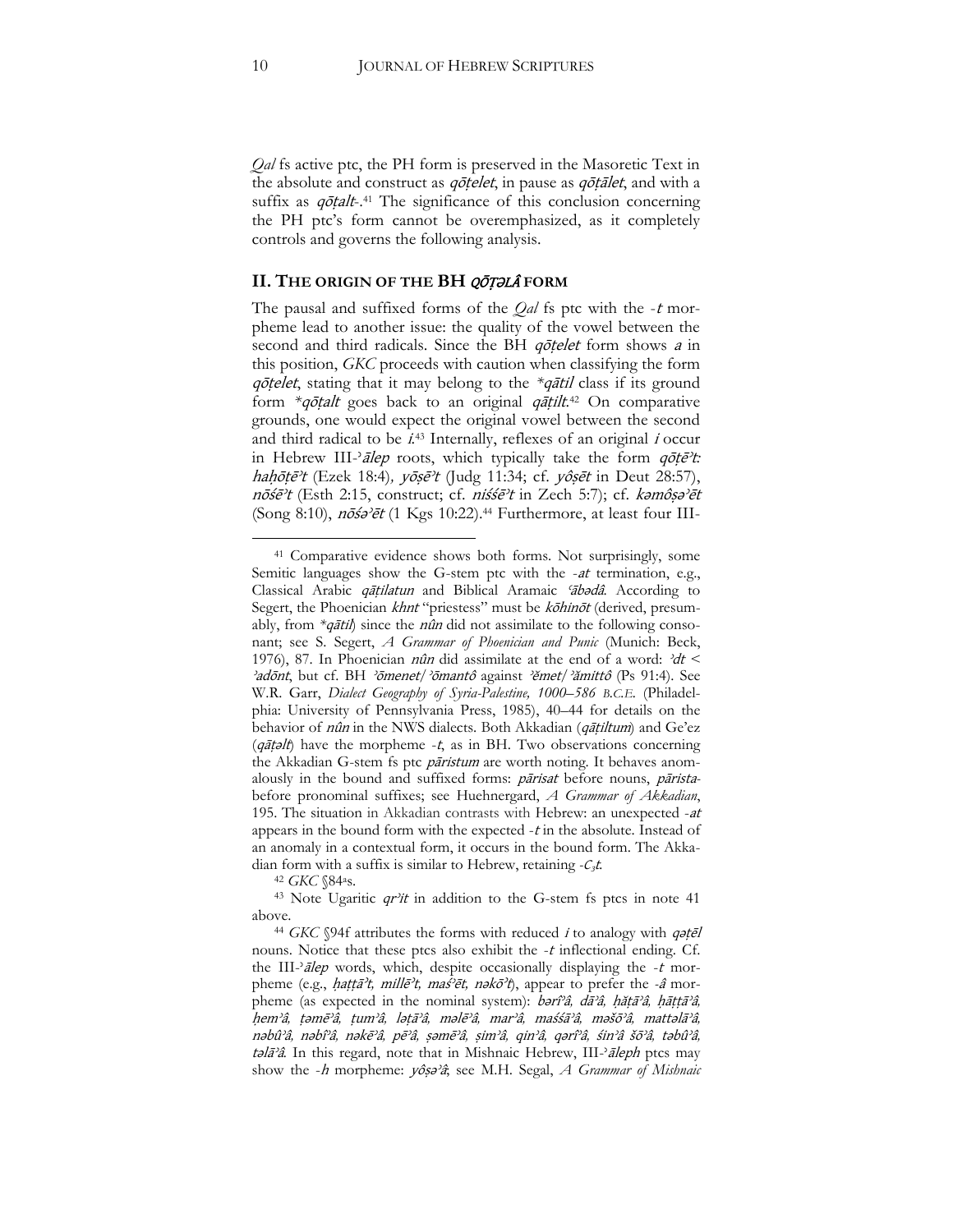yôd verbs provide evidence of an original <sup>i</sup> between the second and third radical in the form qōṭîyâ*:* bôkîyâ (Lam 1:16)*,* hômîyâ (Isa 22:2)*,* pōrîyâ (Ps 128:3)*,* ṣôpîyâ (Prov 31:27).<sup>45</sup> In addition, the plurals of the *Qal* ptc (both fem qōṭəlôt and qōṭəlîm) may provide evidence of original *i*. Because pretonic *a* typically lengthens,<sup>46</sup> particularly in nouns, the reduction to  $\sigma$  in the feminine plural further suggests that the fs base for the feminine plural was not *\**qōṭalt, but rather *\**qōṭilt*.*

Therefore, though  $\bar{a}$  appears in pause and  $a$  in suffixed forms, internal BH evidence from the  $q\bar{\sigma}t\bar{e}$ 't and  $q\bar{\sigma}t\hat{i}y\hat{a}$  forms, as well as the deduction made concerning the base from which the feminine plural *Qal* ptc is formed, is in accord with the comparative data, demonstrating that the original vowel between the second and third radicals was in fact  $i^{47}$  Additionally, if the assertion made below that a direct organic relationship exists between the *qotelet* and qōțəlâ forms is accepted, the form qōțēlâ also provides evidence that the original vowel was i. Thus the PH *Qal* fs active ptc of the strong root was *\**qōṭiltu.

The presence of the BH contextual form *qotala* presents a problem in the face of the overwhelming data supporting an original *\**qōṭiltu form. However, the qōṭəlâ form can be explained as a development from the *\**qōṭiltu form. Moreover, as will be seen below, qōṭəlâ holds a medial position between the *\**qōṭiltu form and the BH *qotelet* form.

The key to the  $q\bar{q}t$ *elâ* form lies in the nominal system.<sup>48</sup> BH retains a number of nouns with identical or near identical meanings, exhibiting *-*<sup>â</sup> (occasionally alongside -t) in the *status absolutus*, -<sup>t</sup> in the *status constructus*, and  $-C_3t$ - in the *status pronominalis*.<sup>49</sup> Whether

<sup>46</sup> Cf., e.g., ʿôlāmîm (Ps 77:6) and gôrālôt (Jonah 1:7)*.* See Garr, "Pretonic Vowels," 131–38 for details.

 $47$  The rise of  $a$  will be addressed in section III.

<u>.</u>

<sup>48</sup> This is particularly poignant in the case of the ptc, as the adjectival and nominal systems are very close morphologically, particularly in the NWS sphere. Compare the East Semitic sphere, where the Akkadian adjectival system deviates morphologically from the nominal system in the masculine plural in both the nominative  $(-\bar{u}tum$  instead of  $-\bar{u}$ ) and the oblique (-*ūtim* instead of -*ī*).

<sup>49</sup> In the following, some forms are attested in all three states, while others are attested in one or two states. The *status absolutus*, *status constructus,* and *status pronominalis* forms are separated by a hyphen, and variations within a state are separated by a backslash. ʾayyālâ */*ʾayyelet*—*ʾayyelet*;*  <sup>ʾ</sup>arbāʿ<sup>â</sup>*—*ʾarba<sup>ʿ</sup>at*—*ʾarbaʿtām*;* ʾašmûrâ */*ʾašmōret*—*ʾašmōret*;* bûšâ*/*bōšet boštî*;* g<sup>ə</sup>bîrâ*—*g<sup>ə</sup>beret*—*g<sup>ə</sup>birtî*;* gədērâ*/*g<sup>ə</sup>deret*;* dǝbēlâ*—*dǝbelet*;* ḥămiššâ*—*ḥămēšet*;* yabbāšâ*/*yabbešet*;* lehābâ*—*lahebet*;* môʾăbîyâ*/*môʾābît*;* maḥăšābâ*/*maḥăšebet*—*maḥăšebet*—*maḥăšabtô*;* məlāʾkâ*—*məleʾket*—*məlaʾktô*;* 

*Hebrew* (Oxford: Claredon, 1927; repr. Oxford: Clarendon, 1978), 57. Cf. M.P. Fernández, *An Introductory Grammar of Rabbinic Hebrew* (trans. J. Elwolde; Leiden: Brill, 1999), 130, which states that -<sup>h</sup> is occasionally found in place of -t in the ptc, and note Eccl 10:5:  $y\bar{o}5\bar{a}$ <sup>3</sup>.

<sup>&</sup>lt;sup>45</sup> Cf. the plural forms  $h\bar{\sigma}m\hat{i}y\hat{o}t$  (Prov 1:21) and  $\hat{i}\sigma\hat{t}y\hat{o}t$  (Isa 41:23).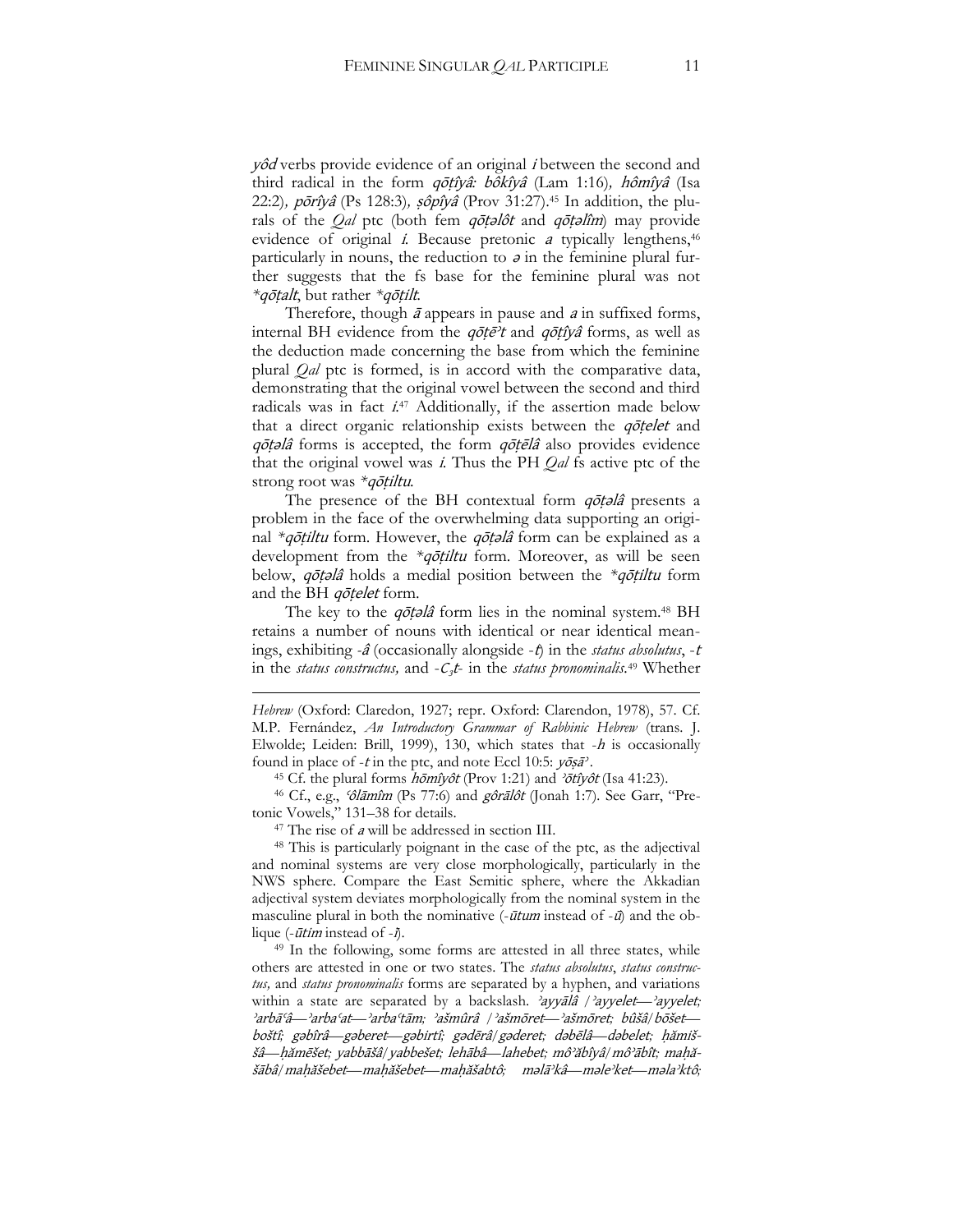all of these nominal counterparts are original members of the same morphological class or a combination of bi-forms is not relevant for the discussion at hand.<sup>50</sup> The significance of these nouns is not in their origin, but in their alternation, closely paralleling that of the ptc: *-*<sup>â</sup> appears in the absolute, at times along with -t; -<sup>t</sup> appears in the construct state  $(-at)$  is extremely rare); and  $-t$  appears with the addition of a pronominal suffix. The appearance of the morpheme *-*<sup>â</sup> in these nouns where one would expect -t is not entirely surprising, since *-*<sup>â</sup> is overwhelmingly preferred in the absolute.<sup>51</sup> The *status constructus* and *status pronominalis* of these nouns which showed the -<sup>t</sup> morpheme, in combination with absolute counterparts with  <sup>â</sup>, provided a paradigmatic combination in which the ptc's absolute form could be rebuilt through analogy.

The specific syntactical structure from which the analogical influence affected the participle must have been the construct state. Not only is this the environment from which the segolate endings are presumed to have arisen,<sup>52</sup> but the displacement of main accent from the *regens* to the *rectum* likely facilitated the emergence of oxytone *\**qōṭilâ (BH qōṭəlâ) in the absolute, since the final syllable of the *regens* became proclitic (i.e., original absolute *\**qōṭíltu *>* construct *\**qōṭilt > absolute *\**qōṭilâ [restructured via analogy with nouns which show absolute  $-\hat{a}$  and construct  $-\hat{t}$ ).<sup>53</sup> Moreover, the

 $50$  As with the ptc, I leave the ultimate origin of the  $-t$  in these forms open (see note 23 above).

<sup>51</sup> Note that these nouns which show variation are, as a whole, infrequent in the nominal system. The nominal system prefers  $-\hat{a}$  in the absolute along with its expected reflexes, -at in the construct state and -āt*-* with the addition of a pronominal suffix. The ptc's preference is opposite, preferring  $-t$  in every state, with some appearances of  $-\hat{a}$  in the absolute.

<sup>52</sup> See note 39.

<sup>53</sup> It must be stressed that this reformation post-dated the loss of case and *\**-at, but predated segolization. Blau (*Phonology and Morphology*, §4.4.6.4), understands anaptyxis in segolate nouns to be early, coterminous with the loss of final short vowels. Blau explains the *Secunda's* failure to show anaptyxis (but see note 77 below), in light of the LXX's tendency to do so, as a phonemic transcription (the *Secunda*) in contrast to the LXX's

<u>.</u>

milḥāmâ*/*milḥemet*—*milḥemet*—*milḥamtî*;* mamlākâ*—*mamleket (cf*.* mamlekat in 2 Chr 21:4)*—*mamlaktô*;* memšālâ*—*memšelet*—*memšeltəkā*;*  maʿărākâ*/*maʿăreket*;* mappālâ*/*mappelet—mappelet*—*mappaltô*;* maṣṣēbâ*/* maṣṣebet*—*maṣṣəbat/maṣṣebet—maṣṣabtāh*;* merkābâ*—*mirkebet*—*merkabtô*;* merqāḥâ*/*mirqaḥat*;* mašʿēnâ*/*mišʿenet—mišʿantô*;* mišpāḥâ*—*mišpaḥat mišpaḥtî*;* mattānâ/mattāt (pause)—mattənat/mattat; nəḥûšâ*/* <sup>n</sup>əḥōšet <sup>n</sup>əḥōšet*—*nəḥoštî/nəḥuštāh*;* ʿăṭārâ*—*ʿăṭeret*;* ʿăṣārâ*/*ʿăṣeret*—*ʿăṣeret*;* ʿăśārâ*—*ʿăśeret*;* qǝṭôrâ*/*qǝṭōret*—*qǝṭōret*—*qəṭortî*;* šibyâ/šəbît; šǝlōšâ*—*šǝlōšet*—*šəloštām*;* šiššâ*—*šēšet*;* tôkēḥâ/tôkaḥat*—*tôkaḥat*—*tôkaḥtî*;* tôlēʿâ*/* tôlaʿat*—*tôlaʿat*—*tôlaʿtām*;* tipʾārâ*/*tipʾeret*—*tipʾeret*—*tipʾartî. Rare variation in the construct is found in *malkat/moleket*, in addition to the examples above. Occurrences of the -<sup>t</sup> morpheme in the absolute and -at in the construct occasionally occur, as in (pausal) ʿaṣṣābet*—*<sup>ʿ</sup>aṣṣəbat. Note also <sup>b</sup>əhēmâ*—*behĕmat—bəhemtəkā.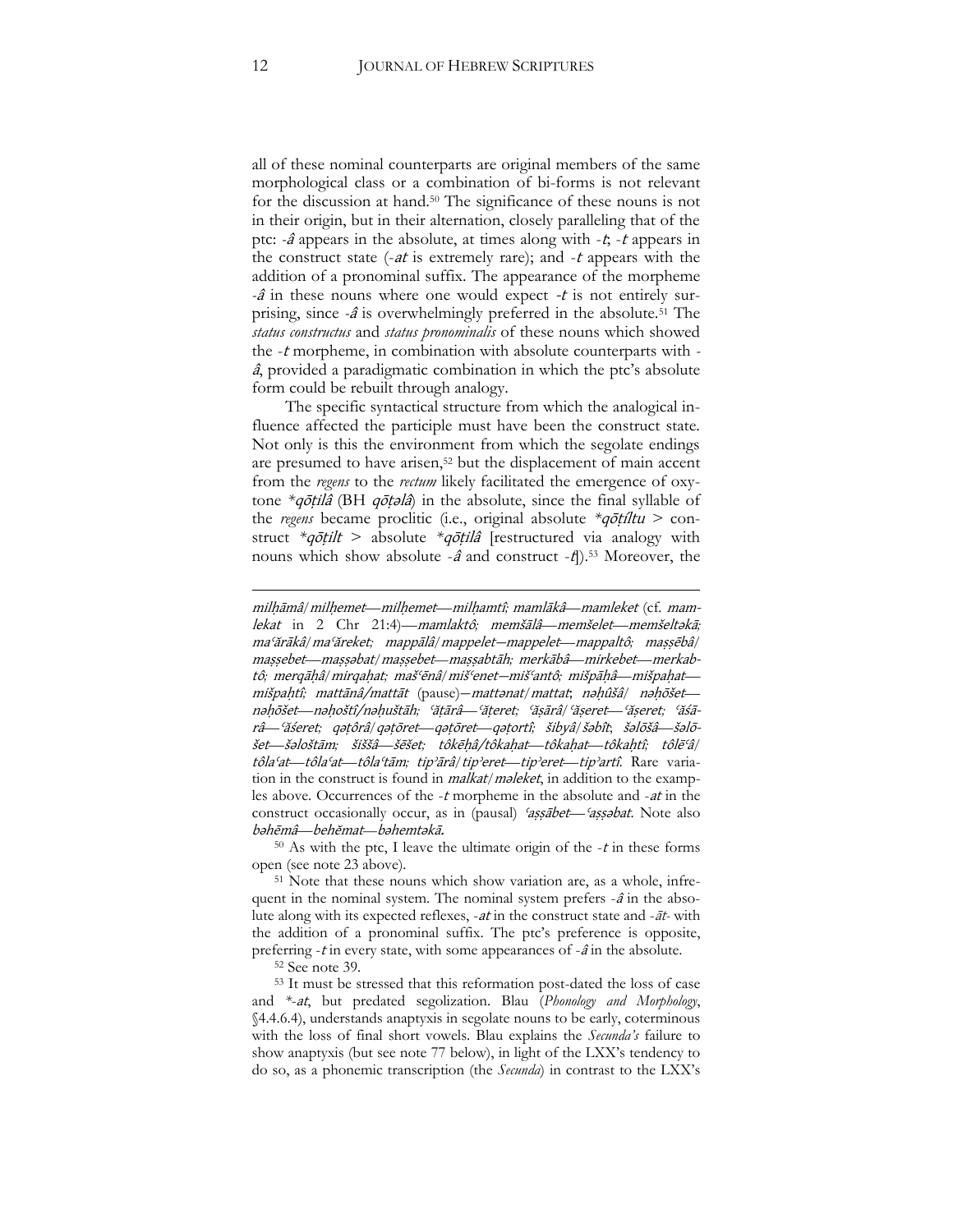construct state is a heavily utilized syntactical environment, one in which the otherwise uncommon feminine segolate endings (PH  $*$ - $vC_3t$ ) appear most frequently, making this state a common formal point of convergence between the ptc *\**qōṭíltu and PH nouns terminating in  $-C_3t$ . Equally important is that the construct state is by definition a nominal syntactic structure. The construct state utilized the nominal aspects of the ptc's semantic nature in a linguistic context where nouns were expected. The ptc, whose semantics overlapped with the nominal system in a number of ways,<sup>54</sup> converged syntactically with those nouns which had the -<sup>t</sup> morpheme in the construct state.

Thus, the construct state provided an environment where the ptc semantically and syntactically intersected with formally similar nouns. This environment, coupled with the shared feminine morpheme –t, facilitated formal influence on the ptc. When *\**qōṭíltu was placed in construct (*\*qōṭilt*), it was occasionally restructured on analogy with those nouns which had the  $-t$  morpheme in the con-

<u>.</u>

<sup>54</sup> See the studies mentioned on page 3 above. Where one falls regarding the details of these studies is not as important for formal influence as recognizing that formal influence upon the ptc can only come from morphological classes with which the ptc generally overlaps (i.e., nominal and verbal classes). Though studies have shown the ptc is semantically multifaceted, formal influence can only be binary.

phonetic transcription. I do not presume anaptyxis to simultaneously coincide with the loss of final short vowels. Instead, I take the *Secunda's* failure to represent anaptyxis to be indicative of the fact that anaptyxis did not obtain in a monolithic manner (e.g., LXX πασχα vs. φασεκ and φασεχ; the LXX's transcription of the personal names Αβδεμελεχ, Αβδεναγω, and Αβδιας). In support of this position, note the comments by Lipinski, *Semitic Languages*, §17.9, 24.9, and 27.19 regarding anaptyxis in Semitic in general, as well as in Hebrew, and A. Sáenz-Badillos, *A History of the Hebrew Language* (trans. J. Elwolde; Cambridge: Cambridge University Press, 1993; repr. Cambridge: Cambridge University Press, 2004), 85. I hold to the following chronology of Hebrew diachronic developments. Case endings were first lost in the construct (see Harris, *Development of the Canaanite Dialects*, 42), then in the absolute before the loss of feminine *\*-*atu (Harris, *Development of the Canaanite Dialects*, 60). Case was absent from Hebrew by the first millennium (Garr, *Dialect Geography*, 63), and the feminine morpheme *-*at had shifted to -<sup>â</sup> by that same time (Garr, *Dialect Geography*, 94). Since the breaking of final consonantal clusters in nouns by means of an anaptyctic vowel was a post-exilic phenomenon (Sáenz-Badillos, *A History of the Hebrew,* 46; following Harris, *Development of the Canaanite Dialects*, 29ff), there was a period of time between the loss of case vowels and anaptyxis where consonantal clusters existed in Hebrew at the end of qualifying words. BH shows remnants of this tolerance for consonantal clusters at the end of a word (cf. Blau, *Phonology and Morphology*, §2.9.3; *GKC* §10i, 26r, 28d; Joüon and Muraoka, *Grammar of Biblical Hebrew*, §27db; Bauer and Leander, *Historische Grammatik*, §20t, and see the sections from Lipinski [immediately above] for Semitic examples in general)*.* Therefore I assume a period in which Hebrew widely accepted consonantal clusters without requiring the immediate onset of anaptyxis.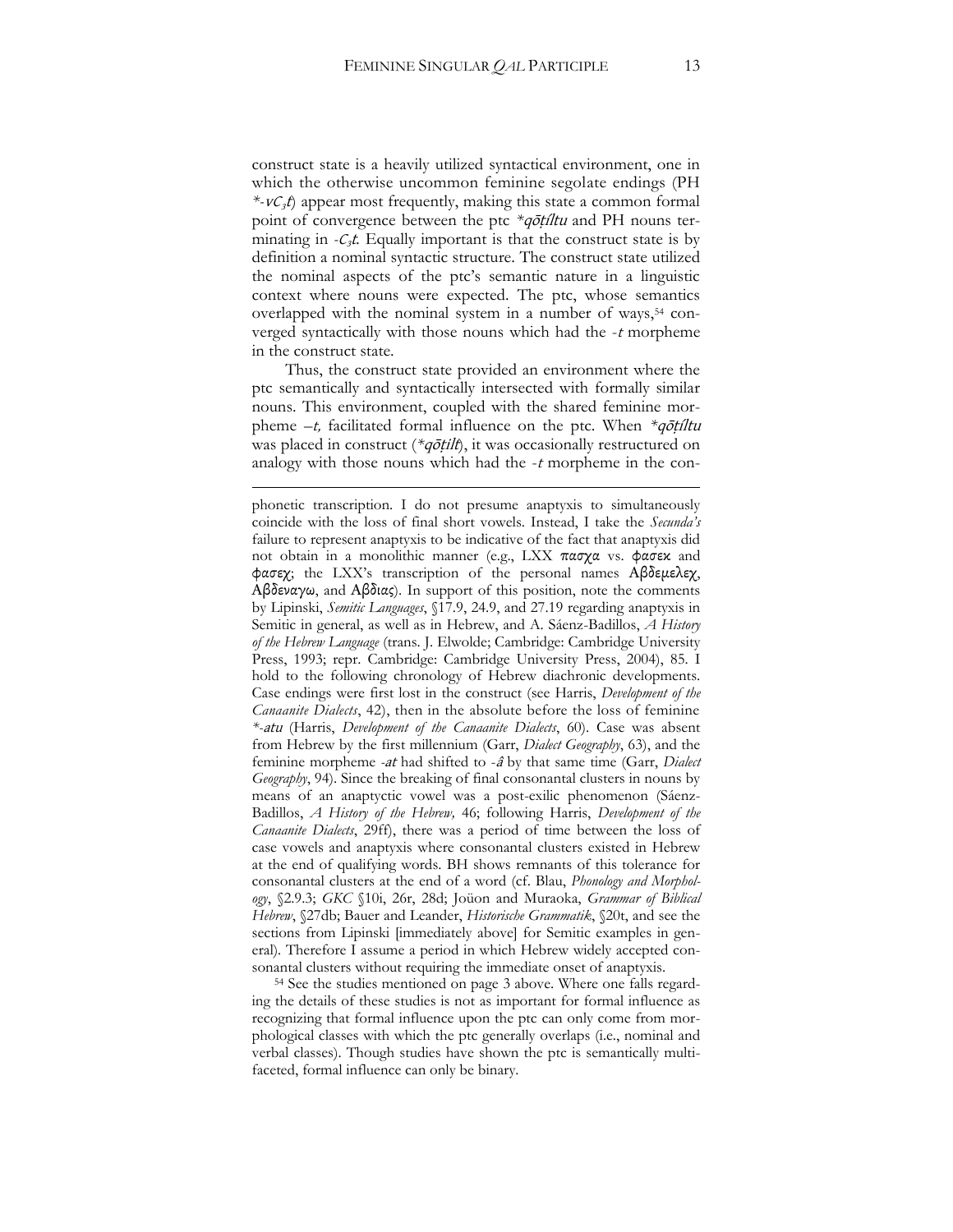struct, but  $-\hat{a}$  in the absolute, in accord with the nominal system's preference. In this way *\**qōṭíltu could emerge as *\**qōṭilâ (BH qōṭəlâ) with accent placed on the ultima without leaving any trace of an original *\**-at in the *status absolutus* or *status constructus.*<sup>55</sup> This analogical influence derived not only from the construct form shared by the ptc and noun  $(-C_3 t)$ , but also from the ptc's semantic convergence with the nominal system. The construct state provided a heavily utilized syntactical environment which facilitated semantic and formal convergence resulting in analogical influence on the ptc.<sup>56</sup> Thus, the absolute *\**qōṭilâ was a secondary development from *\**qōṭiltu through analogy with nouns stemming from the construct state (i.e., *\**mamlakt*:\**mamlakâ :: *\**qōṭilt*:\**qōṭilâ).

Therefore the formation *qotala* occasionally appeared in the absolute on analogy with the nominal system in combination with the ptc's semantic overlap with the noun in a well-utilized syntactic structure.<sup>57</sup> Such a development is not surprising, as the BH ptc

<sup>&</sup>lt;sup>55</sup> The form  $b\bar{o}$ <sup> $\epsilon$ </sup> $\bar{e}$ *i* $\hat{a}$ , (Hos 7:4) with penultimate accent, is anomalous; cf. Joüon and Muraoka, *Grammar of Biblical Hebrew*, §93k; *GKC* §80k. Note also paroxytone kayyôlēdâ (Ps 48:7).

<sup>56</sup> It is hardly possible that the ptc influenced the nominal system. If such was the case, the ptcs preference for  $-t$  in the absolute would remain unexplained, particularly in light of nominal preference for *-*<sup>â</sup> in the absolute.

<sup>57</sup> Though it is not impossible that the feminine *Qal* perfect verb may have influenced the ptc, it is difficult to demonstrate such influence in the early period. Formal similarities between the *Qal* second feminine singular perfect the PH ptc could have lead to the development of *\**qōṭilâ (*\**qaṭalt*:\**qōṭilt :: *\**qaṭalâ*:\**qōṭilâ). However, nominal influence seems more likely for both semantic and formal reasons. The semantic connection between the ptc and the perfect is not as strong as that between the ptc and noun in the early period. In later times, the *vocalization* of the ptc was influenced by the verb, as demonstrated by Revell. However, this influence appears later in the history of Hebrew. Moreover, this verbal influence is predetermined by the older consonantal text, and certain syntactical constructions in the text suggest the verb did not affect the ptc. If *\**qaṭalâ had a major impact on the ptc, one would expect the consonants qtlh to occur where a third person feminine perfect could also occur. However, those combinations which could take a third person feminine singular perfect but have BH qotelet (not qotela) witness against significant verbal influence. Note, for example, Gen 25:26 (wəyādô ʾōḥezet [not *\**ʾōḥəzâ] baʿăqēb ʿēśāw) and 25:28 (wəribqâ ʾōhebet [not *\**ʾōhəbâ] <sup>ʾ</sup>et  $ya'\check{a}q\bar{o}b$ ). Similarly, if  $q\bar{a}t$ elâ had been a major early influence on the ptc, it is difficult to explain how nominal ptcs of the type qtlh (BH qotela) occur at all, for one would expect a perfect verb to influence those ptcs which occur in a semantic environment requiring a perfect verb, not a noun. Additionally, the BH ptc substitutes for the perfect (with the auxiliary verb hyh) in later BH (Waltke and O'Connor, *An Introduction to Biblical Hebrew Syntax*, §37.7.1), though it may be used in past time frames, among others (ibid., §37.6). Formal problems may have hindered verbal influence as well. The highly frequent *qāṭǝlâ* has penultimate accent in pause and preserves *-*āt*-* with the addition of a pronominal suffix, whereas BH qōṭəlâ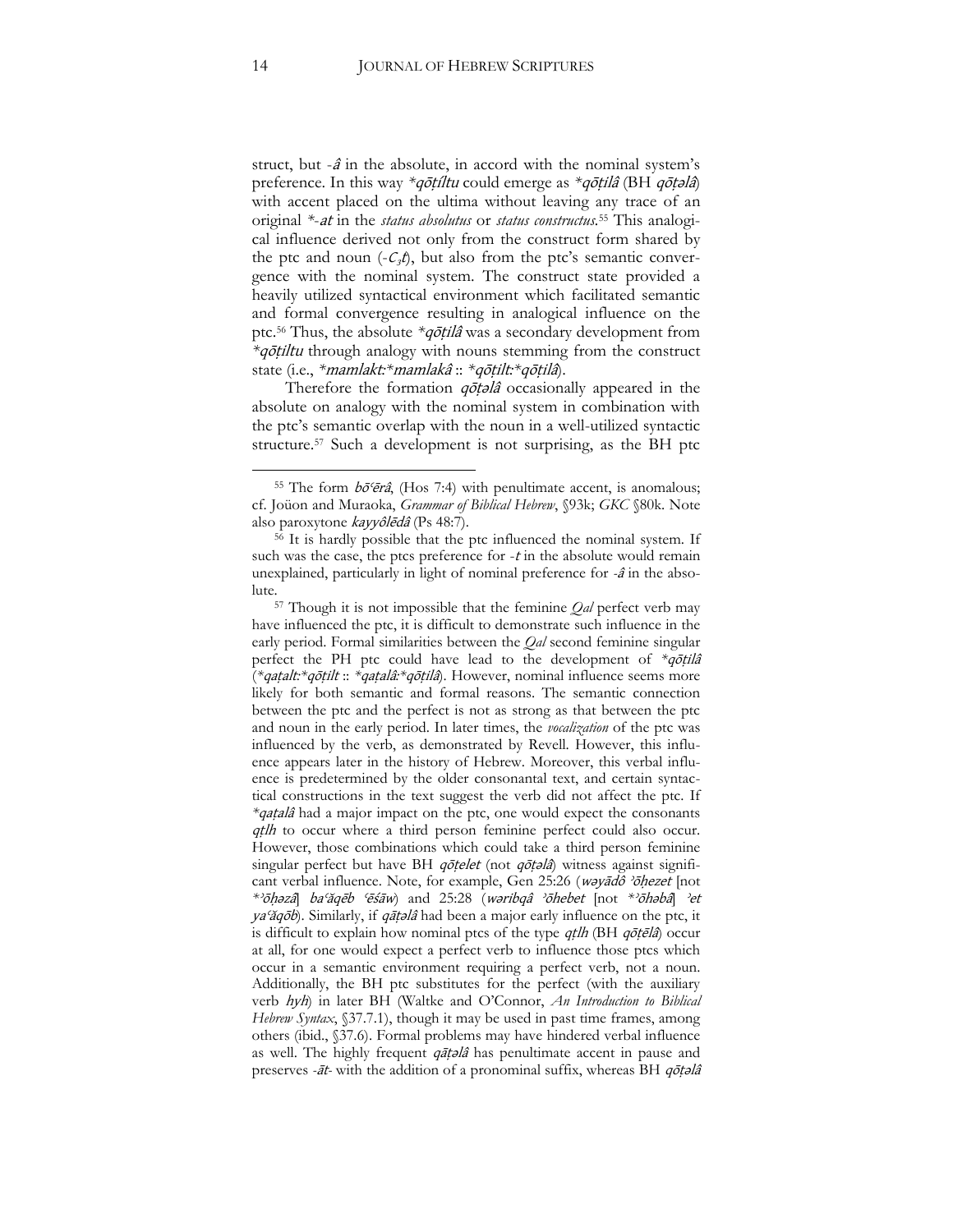demonstrates both formal and semantic plasticity as noted in the studies cited earlier.<sup>58</sup> Additionally, Akkadian attests to a similar phenomenon, providing more support for the ptc's potential for (re)formation.<sup>59</sup>

The BH form qōṭelet (< *\**qōṭiltu) does not preserve original <sup>i</sup> (in the form of *hîreq*) between the second and third radical (in any state), but shows segol, patah, or qāmeș.<sup>60</sup> One may find it surprising that the secondary  $q\bar{o}t$ *elâ* preserves the expected *i* (as  $s\bar{e}re$ ) in pause and occasionally in context.<sup>61</sup> However, this may be resolved by positing that qōṭəlâ developed before *\**qōṭiltu > qōṭelet, since segolization and analogy were responsible for wiping out <sup>i</sup> (discussed in section III). Therefore, chronologically,  $q\bar{o}t$ *elâ* was formed from *\**qōṭiltu before segolization, thus preserving the original  $i$  in some contextual and pausal forms.<sup>62</sup>

1

has accent on the ultima (see note 55 above for rare exceptions), and does not preserve -āt*-* with the addition of a suffix. Additionally, it is worthwhile to note that the analogy *\**qaṭalt*:\**qōṭilt :: *\**qaṭalâ*:\**qōṭilâ may be misleading, depending on the phonemic status of the stop/spirant -t*.* Anaptyxis triggered spirantization of the morpheme  $-t$  in the ptc, but the appearance of pataḥ for šĕwăʾ in the second person feminine singular *Qal* perfect III-pharyngeals verbs did not. Note that -t is a stop in yaga'at (Isa 47:12), lāqaḥat (Ezek 22:12), pāšaʿat (Zeph 3:11), šāmaʿat (1 Kgs 1:11), šākaḥat (Jer 13:25), śābāʿat (Ezek 16:28). Spirantized -t in the ptc's absolute form differentiates it from the verb. In short, there is a semantic dissonance between the non-finite ptc and the finite perfect that makes influence from the latter on the former difficult to maintain at an early stage. Formal hurdles exist as well. Undoubtedly, the verb did influence the ptc, but only later in the history of Hebrew.

<sup>&</sup>lt;sup>58</sup> See pages 3ff above. Cf. also note 44 above (end).

<sup>59</sup> See page 5 above.

<sup>60</sup> See the forms on pages 1–2 above. Cf. note 75 below (end).

<sup>61</sup> E.g., <sup>ʾ</sup>ôkēlâ (Isa 33:14)*,* bōgēdâ (Jer 3:8)*,* bōʿērâ (Hos 7:4), zôlēlâ (Lam 1:11)*,* yôlēdâ (Mic 5:2)*,* ṣōlēʿ<sup>â</sup> (Zeph 3:19)*,* šômēmâ (Isa 54:1)*,* šôqēqâ (Isa 29:8).

 $62$  Indirectly, one may take the behavior of pretonic  $a$  as evidence that qōṭəlâ could not have developed from a *\**qōṭaltu form. If so, one might have expected the pretonic lengthening of  $a > \bar{a}$ , as in  $\delta \bar{a}$  m  $\delta \bar{a}$  =  $*$ and gōrālôt *< \**gawralāt*.* For the specific behavior of pretonic a, see Garr, "Pretonic Vowels in Hebrew," 131–38. Cf. F.R. Blake, "Pretonic Vowels in Hebrew," *JNES* 10/4 (1951), 243-55 (251).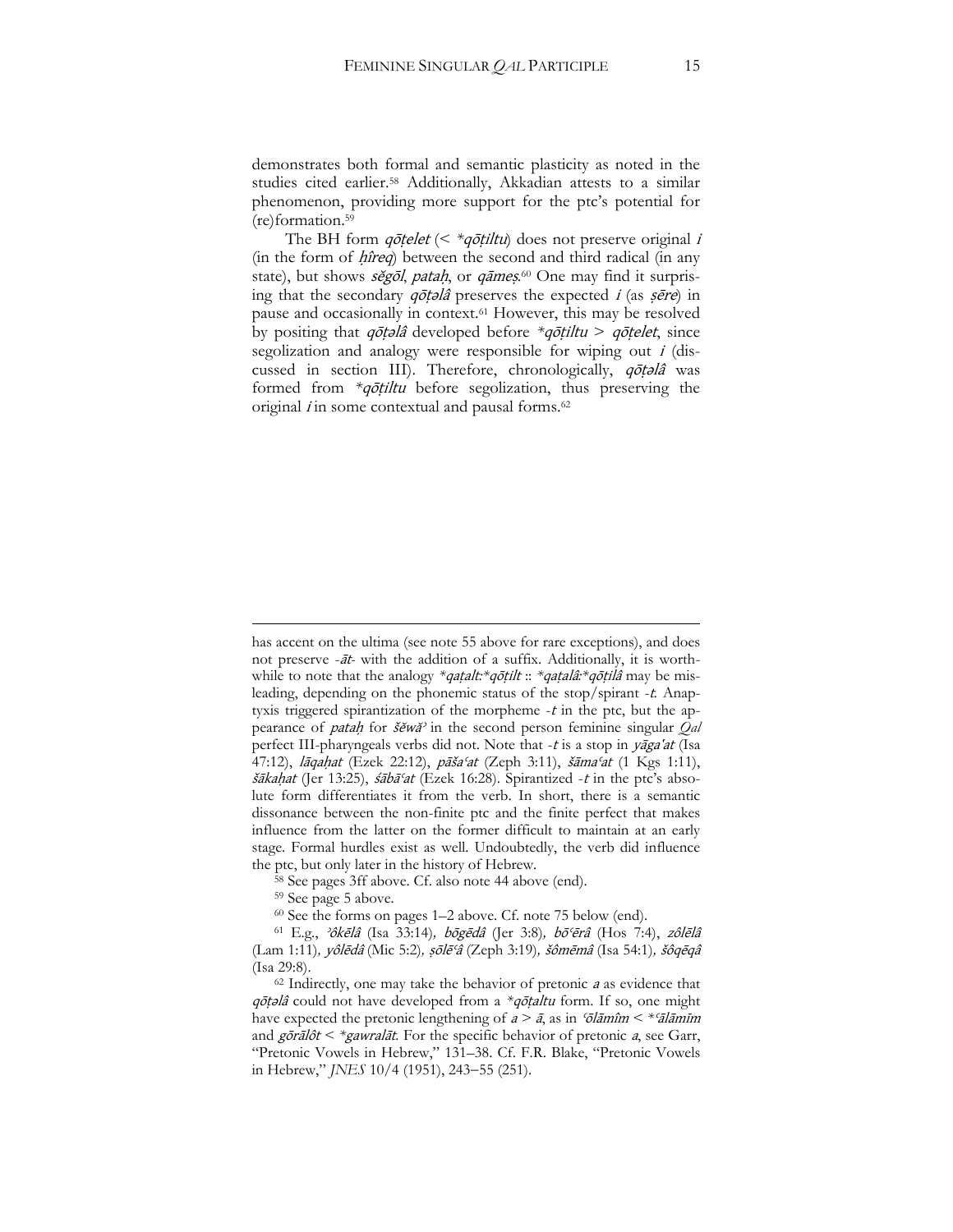#### **III. THE ORIGIN OF THE** QŌṬALT**- FORM**

Few have offered direct comment on the origin of the qōṭaltforms.<sup>63</sup> Revell specifically addresses the *status pronominalis* of the *Qal* ptc, putting forth the possibility that *\**<sup>ā</sup> may have caused the *patah* to arise with the addition of a pronominal suffix.<sup>64</sup> Else-

<sup>64</sup> E.J. Revell, "The Tiberian Reflexes of Short *\**i in Closed Syllables," *JAOS* 109/2 (1989), 183-203 (193). Specifically, "The presence of original long \*ā (MT *ḥolem*) may have been the cause of the development of *pataḥ* in the closed unstressed non-final syllables of f.s. *qal* participle forms with suffixes . . . " (idem). If *\*ā* influenced *i* > *a* in closed unaccented syllables in the ptc, it must have been before the Canaanite shift in general and before BH segolization in particular. The Canaanite shift has been placed as early as the fifteenth century (e.g., Harris, *Development of the Canaanite Dialects*, 43–45). A.F. Rainey (*Canaanite in the Amarna Tablets: A Linguistic Analysis of the Mixed Dialect Used By Scribes From Canaan* [4 vols.; Leiden: Brill, 1996], 1:48) provides evidence that Canaanite  $\bar{a} > \bar{o}$  in the Jerusalem scribe's mother-tongue, as the first person singular pronoun in EA 287:66 reads a-nu-ki for expected a-na-ku*.* Cf. also Garr, *Dialect Geography*, 31; J. Tropper and J.-P. Vita, *Kanaano-akkadische der Amarnazeit* (Münster: Ugarit-Verlag, 2010), 88–89. Notice the ptc from EA 256:9: sú*-*ki*-*ni, showing the shift  $\bar{a} > \bar{o}$  in the ptc. Therefore Revell's proposed phonological shift must have occurred quite early, before Canaanite  $*\bar{a} > \bar{o}$ . In light of this, is Revell's shift indigenous to Hebrew only? If not, are other reflexes of this shift detectible elsewhere? The possibility of *\**<sup>ā</sup> influencing the quality of original *i* is particularly problematic if the Canaanite shift was conditioned by accent. If so, *\**qāṭiltu *> \**qōṭiltu*,* with *\**<sup>i</sup> in a doubly closed unaccented syllable. Therefore the ptc should show  $\overline{\overline{z}}$  in all instances before the shift  $*\bar{a} > \bar{o}$ , and thus the preservation of *i* in  $q\bar{o}t$ *iala*/ $q\bar{o}t\bar{e}l\hat{a}$  should not occur at all, if the suggestion made in section II (that the PH ptc *\**qōṭiltu gave rise to the secondary qōṭəlâ*/*qōṭēlâ after the loss of *\*-*at) is accepted. (For  $\partial$  in  $q\bar{\partial}$ t $\partial$  representing reduced *i* [not *a*], see page 10–11 and notes

<sup>63</sup> E.g., Bauer and Leander (*Historische Grammatik*, §77 d') list some of these forms simply as "Abweichende Formen." *GKC* §84as (cf. §94j) tentatively connects the form qōṭelet to the *\**qāṭil class based on affinities with I-*yôd* infinitives, if its ground form *\*qōṭalt* goes back to an original *\**qāṭilt. *GKC* §69c gleans evidence for such a shift from I-yôd infinitives, from which a law is drawn: *i* of the stem syllable is changed to *a* whenever the syllable becomes doubly closed by the addition of the vowelless feminine ending. Thus Gesenius' view can be reconstructed as follows: *\**qōṭilt *> \**qōṭalt *>* qōṭelet. Cf. Blau, *Phonology and Morphology*, §4.3.8.4.13 on the development of the I-yôd infinitive: *\**šibt > *\**šabt (Philippi's Law) > šebet (segolization). Though Philippi's Law, by which accented *\**<sup>i</sup> *>* <sup>a</sup> is not consistent in its manifestations (see Blau, P*honology and Morphology*, §3.5.8.6–3.5.8.10 and E.J. Revell, "The Voweling of '<sup>i</sup> Type' Segolates in Tiberian Hebrew," *JNES* 44/4 [1985], 319–38 [323–324]), one must note that feminine infinitives of initial weak roots show <sup>i</sup> with the addition of a pronominal suffix: I-nûn gištô (Gen 33:3) and I-yôd lidtî (1 Kgs 3:18), ridtî (Ps 30:10), rištô (1 Kgs 21:16), šibtî (2 Sam 7:5); cf. da'tî (Deut 9:24), qahtî (Ezek 24:25), *lektî* (1 Kgs 2:8). The inflected *qotelet* forms never show *i* in the *status pronominalis* (i.e., qōtalt*-*), distinguishing it from these infinitives. Thus such a relationship between the infinitive and *qotelet* is suspect.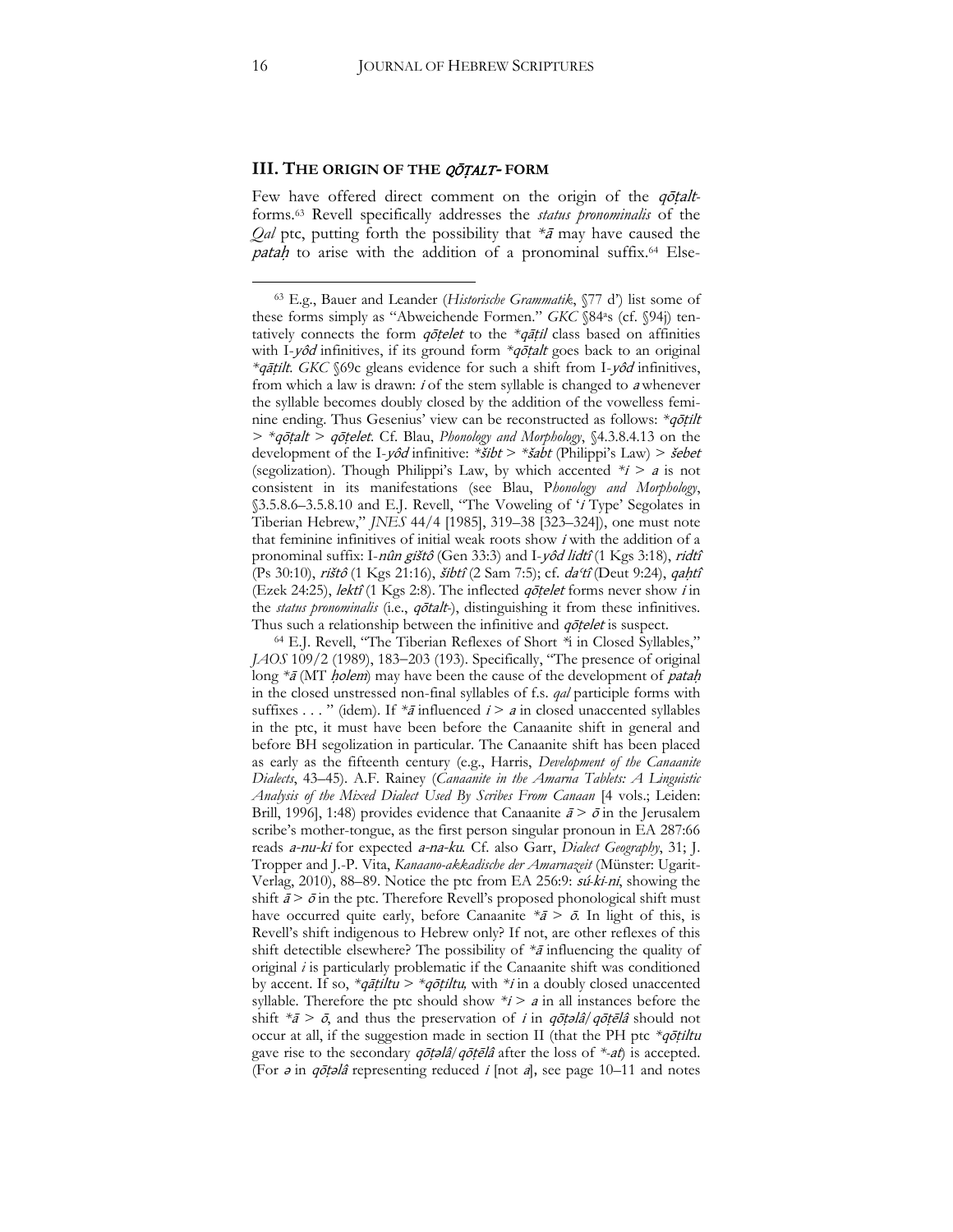where, in an extensive study on *\*CiCC* formations in Tiberian Hebrew, Revell traces this formation's range of reflexes as they appear in BH, $65$  concluding that the development of *i* is conditioned by consonantal sounds, syllable structure, and the relation of the word to surrounding context, and for these reasons there is no need to invoke analogy.<sup>66</sup> If one applies the reflexes of *\*CiCC* enumerated by Revell to the fs *Qal* ptc qōṭelet, naturally affinities exist.<sup>67</sup> Yet a few significant anomalies occur. The ptc  $y\hat{\sigma}$ 'astô (2 Chr 22:3) has pataḥ in a closed unstressed syllable, where I-'ālep/'ayin segolates show segol (or *hîreq*).<sup>68</sup> In stressed open syllables in context, I-ʾālep/ʿayin *\*CiCC* forms show ṣērê, <sup>69</sup> but II-ʾālep/<sup>ʿ</sup>ayin fs *Qal* ptcs do not, e.g., mōʾeset (Ezek 21:15, 18), šōʾelet (1 Kgs 2:20, 22),  $b\bar{o}$ 'eret (Jer 20:9), g $\bar{o}$ 'elet (Ezek 16:45),  $s\bar{o}$ 'eget (2 Kgs 8:5). Since 'alep and 'ayin form a major extreme suggested by Revell,<sup>70</sup> the ptc's II-'ālep/'ayin anomalies are striking. That the above qotelet forms do not conform to the conditioning factors enumerated by Revell, but instead show consistent morphology (qōṭālet*,* qōṭelet*,*  qōṭalt*-*), demonstrates that the ptc's paradigm has been leveled, accounting for the absence of expected phonetic conditioning through analogical leveling.

In light of this analogical leveling, which has overridden the expected outcomes based on conditioning factors of *\*CiCC* formations, it seems acceptable to consider that the inflected qōṭaltmay have arisen not from the early influence of *\**ā, but through later (post-segolization) analogical influence. In this regard, it is difficult to overlook the fact that  $-\mathcal{C}_3$ elet of the ptc regularly behaves in every way as do masculine *\*qatl* nouns (e.g., -C<sub>3</sub>elet/<sup>2</sup>ereș, -C<sub>3</sub>alt/ <sup>2</sup>arṣ-, -C<sub>3</sub>ālet/<sup>2</sup>āreṣ), in contradistinction to I-yôd *infinitives* and *\*qitl* 

<sup>66</sup> E.J. Revell, "The Voweling of '<sup>i</sup> Type' Segolates," 327; cf. Revell's comments concerning the ptc (ibid. 319–20).

<sup>67</sup> Doing so means comparing \*- $C_2iC_3t$  of the ptc to \*CiCC, and the shared features between these suggests they are comparable, despite the presence of the morpheme boundary in the ptc.

<sup>68</sup> Revell, "The Voweling of '<sup>i</sup> Type' Segolates," 320. This form, however, fits under Revell's study in note 64 above which considers closed unaccented syllables in particular, where Revell states that all *\*CiCC* nouns, where the vowel is preceded by *'alep* or '*ayin*, show *şērê*. See Revell, "The Tiberian Reflexes," 191. Note also that first *hêt* nouns show *ṣērê* (ibid.), but notice sōḥartēk (Ezek 27:12, 16, 18)

<sup>69</sup> *Ibid*.

1

<sup>46</sup> and 62 above). Even if the Canaanite shift was not conditioned, such a suggestion (admittedly couched by Revell in hypothetical language) seems too conjectural to be helpful.

<sup>65</sup> Justice cannot be done to Revell's study in a single footnote, but for the purposes here, Revell finds the following reflexes of *\*CiCC* in varying degrees: 1) in an open stressed syllable in context—serê and segol; 2) in an open stressed syllable in pause—ṣērê, qāmeṣ, sĕgōl; 3) in closed unstressed syllables—sĕgōl*,* ḥîreq, pataḥ.

<sup>70</sup> Revell, "The Voweling of '<sup>i</sup> Type' Segolates," 322.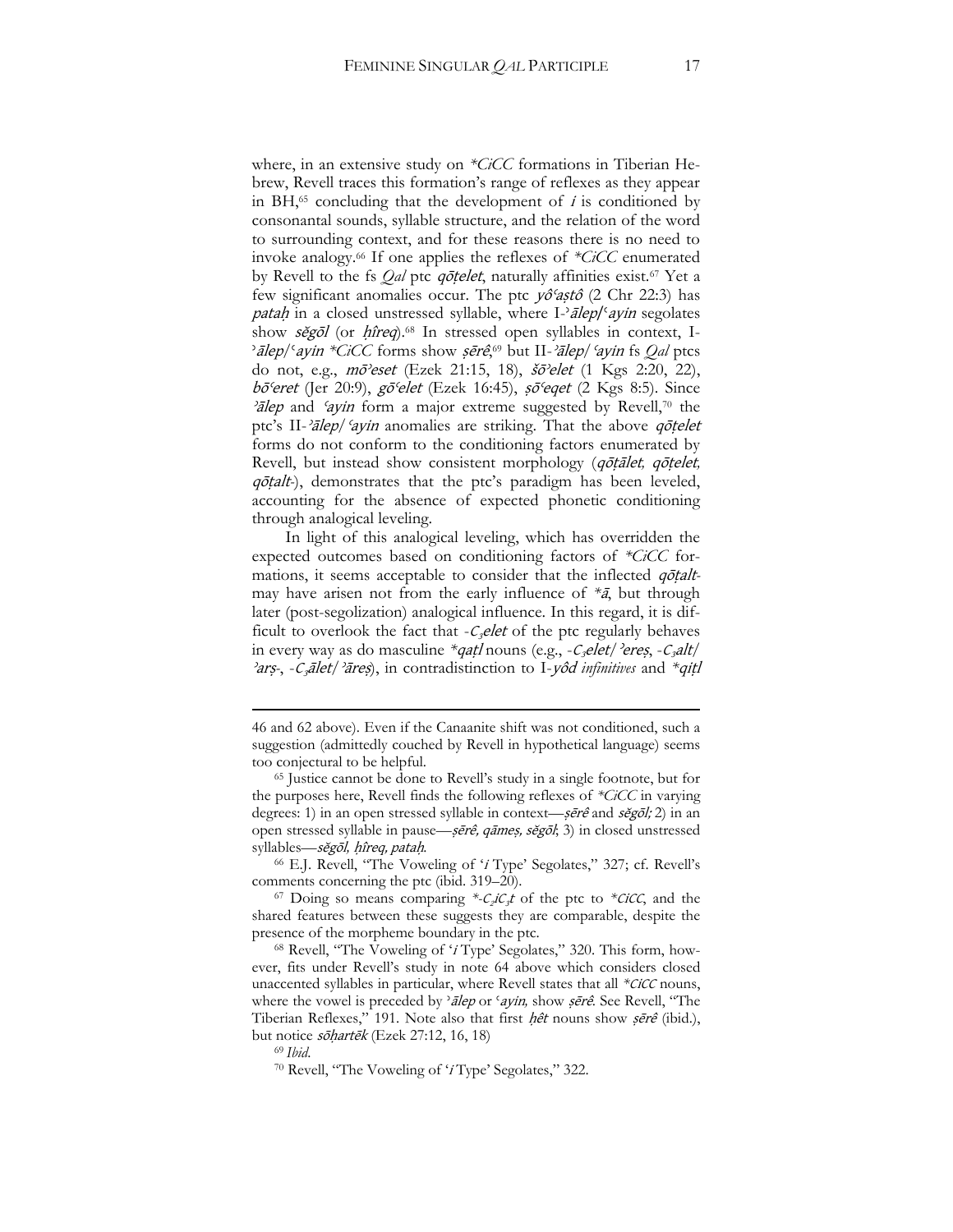nouns. <sup>71</sup> For this reason, one may postulate that the inflected qōṭalt*-* was formed on analogy with *\**qaṭ<sup>l</sup> nouns, rather than being influenced by *\**ā*.* Given the identical structure and behavior between the ptc's -C<sub>3</sub>elet and *\*qetel* < *\*qatl* nouns, *\*qatl* nouns likely influenced inflected qoṭelet to qōṭalt*-* through analogy after segolization. This analogy has thoroughly spread through the ptc's paradigm.

The importance of segolization for this analogy may be seen in BH synchronic data. When -elet, the most common of the segolate endings,<sup>72</sup> comes from *-alt*, *a* is typically found in the BH inflected forms, but <sup>a</sup> sometimes occurs when the segolate ending comes from -ilt or original  $\bar{L}^{73}$  Similarly, *\*qatl* and *\*qitl* nouns merged (via inflected forms),<sup>74</sup> complicating the identification of *\**qiṭl nouns.<sup>75</sup> The nature of sĕgōl itself facilitated reconstruction.<sup>76</sup> According to Blau, *segol* appears to be an allophone of *i* or *a* in certain cases, and may represent the cancellation of the opposition a : i.<sup>77</sup> Thus, synchronic data indicate that segol was able to absorb a and i, and therefore the onset of segolization enabled qōṭalt*-* to emerge on analogy with structurally similar qaṭ<sup>l</sup>*-* nouns.

Such widespread reshaping of *qotelet* is not surprising if its most formally distinct characteristic (an initial long vowel) is its

 $71$  Cf. note 63 (end) and note 75 (end).

<sup>72</sup> Joüon and Muraoka, *Grammar of Biblical Hebrew*, §89g; Cf. *GKC* §89c.

<sup>73</sup> Ibid., §97Fb, 89g. Cf. the Pi'el fs ptcs məkaššēpâ (Exod 22:17) vs. mədabberet (1 Sam 1:13), and the Hiph'il ptcs kəmabkîrâ (Jer 4:31) vs. maḥăzeqet (Neh 4:11). Forms with *-*ēlet, which one would logically expect as the development of *\**qōṭilt, are rare; see ibid., §89h.

<sup>74</sup> Joüon and Muraoka, *Grammar of Biblical Hebrew*, §96Ac, f.

<sup>75</sup> Joüon and Muraoka, *Grammar of Biblical Hebrew*, §96Af; Revell, "The Voweling of '<sup>i</sup> Type' Segolates," 319–20. Note that qeṭel nouns typically show <sup>ā</sup> in pause, though a few (originally *\**qiṭl) show e; cf. Joüon and Muraoka, *Grammar of Biblical Hebrew*, §96Ac; Revell, "The Voweling of '<sup>i</sup> Type' Segolates," 319. Geiger ("Schreibung und Vokalisierung," 346) finds fs *Qal* ptcs without pausal lengthening in the following instances: Ruth 4:16, Gen 16:8, 1 Chr 7:18, Amos 9:11, 1 Kgs 1:2, and Eccl 7:27. Outside of Gen 16:8 (borahat), all have segol. Perhaps these may be considered as evidence of original *i*, but their rarity suggests otherwise.

<sup>&</sup>lt;sup>76</sup> Significantly, *segol* is unique to Tiberian Hebrew, as Babylonian pataḥ corresponds to both Tiberian sĕgōl and pataḥ*;* see Blau, *Phonology and Morphology*, 118; Cf. Revell, "The Voweling of '<sup>i</sup> Type' Segolates," 325–26.

<sup>77</sup> Blau, *Phonology and Morphology*, §3.5.6.2. In this regard, note that among the data contained in Origen's *Secunda* collected by Janssens is a Nip'al fs ptc from Ps 89:29: νεεμαναθ for BH ne'ěmenet. Though Tiberian sĕgōl is indicated by *alpha* and *epsilon* in transcription, that the sĕgōl is represented by *epsilon* whereas the expected segolate ending has two *alphas*, is noteworthy. For νϵϵμαναθ, see G. Janssens, *Studies in Hebrew Historical Linguistics Based on Origen's Secunda* (Leuven: Peeters, 1982), 164. Additionally, it has been argued that sĕgōl is a reflex of *\**a*,* e.g., R.L. Goerwitz, "Tiberian Hebrew Segol: A Reappraisal," *ZAH* 3/1 (1990), 3-10 (8).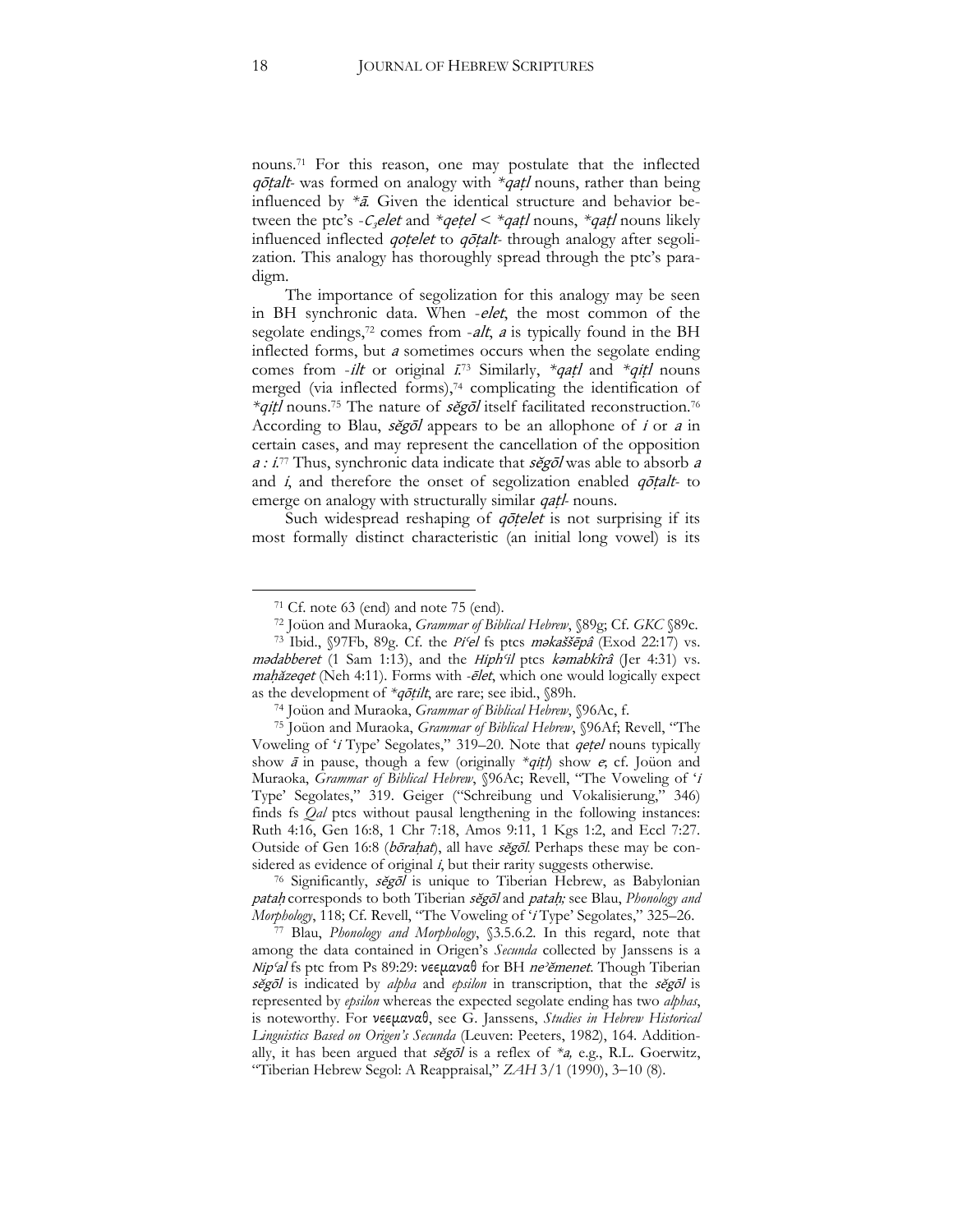most phonemically relevant characteristic.<sup>78</sup> In fact, this may explain why the paradigm of *qotelet* was so thoroughly leveled, contrary to *\*CiCC* formations in general. In other words, the ptc's form allowed reshaping insofar as it was primarily distinguished by its initial unchangeable long vowel.

In short, the morphology of *qotelet* is not purely a product of conditioning factors, but also a product of paradigmatic leveling. Such leveling is apparent in those cases where  $\sqrt[k]{c_j}t$  of the ptc does not conform to the expected outcome of *\*CiCC*. Moreover, patah in qōtalt- entered the ptc's paradigm via analogy with the structurally similar *qetel* nouns. Both segolization and *segol* created an environment in which *qōṭelet*, on analogy with *qeṭel* nouns, was reformed in the *status pronominalis* to qōṭalt*-*, after the onset of segolization. The ptc's (*qōṭelet*) structure lent itself to paradigmatic leveling, hence it's consistent morphology.<sup>79</sup>

In summary, this analysis has stressed that the forms of the *Qal* fs ptc can be explained from the PH level. The ptc's susceptibility to be influenced by other morphological classes, a phenomenon reflected in both Akkadian and the Masoretic vocalization of BH, lies behind early changes in the ptc's form. Extant BH evidence indicates the existence of one PH fs *Qal* ptc, *\**qōṭiltu, from which the two BH forms developed. One BH form was occasionally rebuilt on analogy with the nominal systems' preference for the *-*<sup>â</sup> morpheme in light of the ptc's semantic and syntactic convergence in the construct state with nouns that had the *-t* morpheme. This form retained traces of *\**<sup>i</sup> in the BH form qōṭəlâ*/*qōṭēlâ, and it arose after the loss of *\*-*at but before segolization. Consequently, it does not reflect an early ptc with the *\*-*at morpheme. The second BH form, also developing from *\*qōṭiltu*, underwent segolization

<sup>78</sup> Cf. note 6, as well as the anomalies in the masculine singular *Qal* ptc in note 79, which may also be permissible especially in light of the initial long vowel.

 $79$  The consistent morphology of *qotelet* can be brought into clear view when compared to anomalies in the *Qal* masculine singular ptc. Original *i* between  $C_2$  and  $C_3$  in the  $Qal$  ptc has unexpected reflexes on a few occasions in the masculine singular (ultra-short vowels appearing in the place of a  $\check{s}$ ewa<sup>3</sup> are not included): a for expected  $\bar{e}$  in  $\check{c}$ obad (Deut 32:28)*,* nōṭa<sup>ʿ</sup> (Ps 94:9)*,* rōgaʿ (Isa 51:15)*,* rōqaʿ (Isa 42:5)*,* šōsaʿ (Lev 11:7) (the appearance of <sup>a</sup> in these forms is typical for nouns, not ptcs; cf. Revell, "The Tiberian Reflexes," 196); *e* for expected  $\bar{e}$  in  $m\hat{o}$ se' (Eccl 7:26)*,* ḥôṭe<sup>ʾ</sup> (Isa 65:20), nōšeʾ (Isa 24:2)*,* rōpeʾ (2 Kgs 20:5); <sup>i</sup> for expected <sup>ē</sup> in tômîk (tmyk) (Ps 16:5) (cf. the orthographic oddity sobêb [sbyb] in 2 Kgs 8:21)*.* With the addition of a pronominal suffix, some unexpected developments occur, such as: i for expected  $\partial$  in ' $\partial$ yib $\partial$ kā (Exod 23:4) and  $\partial \sigma$ sipəkā (2 Kgs 22:20); e for expected  $\partial \sigma$  in  $\partial \sigma$ serəkā (Isa 43:1) and notenəkā (Jer 20:4); and a for expected  $\partial$  in 'ōhabəkā (2 Chr 20:7), gō'aləkem (Isa 43.14), gō'aləkā (Isa 48:17). Note also he personal names 'ōbadyāh and 'ōbadyāhû. One might also wish to note šō'sayik in Jer 30:16. These are anomalies, whereas *qotelet* has become paradigmatically predictable.